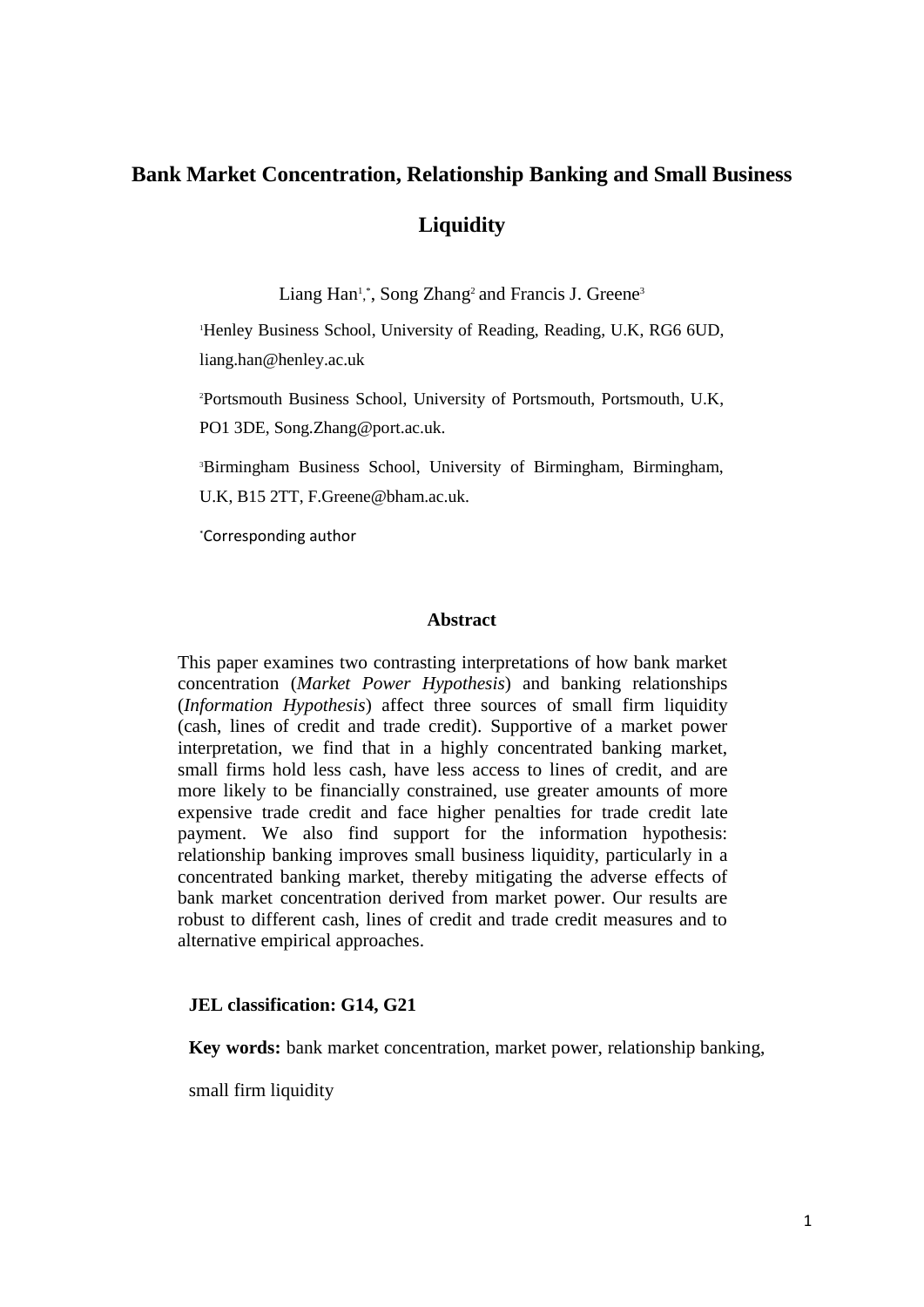## **1. Introduction**

Unlike the liquidity decisions of large firms, less is understood about the effects of bank concentration and relationship banking on small firm liquidity (Opler et al., 1999; D'Mello et al., 2008). Theoretical ambiguities also persist. Because concentrated banking structures imply market power inefficiencies, Klein (1971) suggests that bank concentration leads to small firms facing greater financial constraints (Beck *et al.*, 2004) and higher capital costs (Rice and Strahan, 2010). We refer to this as the *market power hypothesis*. Petersen and Rajan (1995) theorize, however, that relationship banking may significantly alter the relationship between bank concentration and the financing of informationally opaque small firms. They argue that banks with market power are incentivized to acquire private information and are better able to efficiently internalize the costs of collecting such information than banks in more competitive markets. Consequently, this helps reduce information asymmetries between banks and small firms, thereby potentially promoting small firm liquidity as banks are able to offer better access to external sources of finance. In the Petersen and Rajan (1995) model, therefore, small firms have better access to finance in concentrated banking markets where creditors "have an assurance of obtaining future surplus[es] from firm[s] and consequently accept lower returns up front" (p. 440). Empirically, Marquez (2002) provides support for the impacts of relationship banking by showing that bank market competition disperses borrower-specific information, thereby making it more difficult for banks to overcome information asymmetries with consequent deleterious impacts on the small firm's ability to access finance. Han et al. (2009a) also show that small firms have better access to bank finance in more concentrated banking markets. In sum, there is theoretical and empirical evidence to support what we refer to as the *information hypothesis*.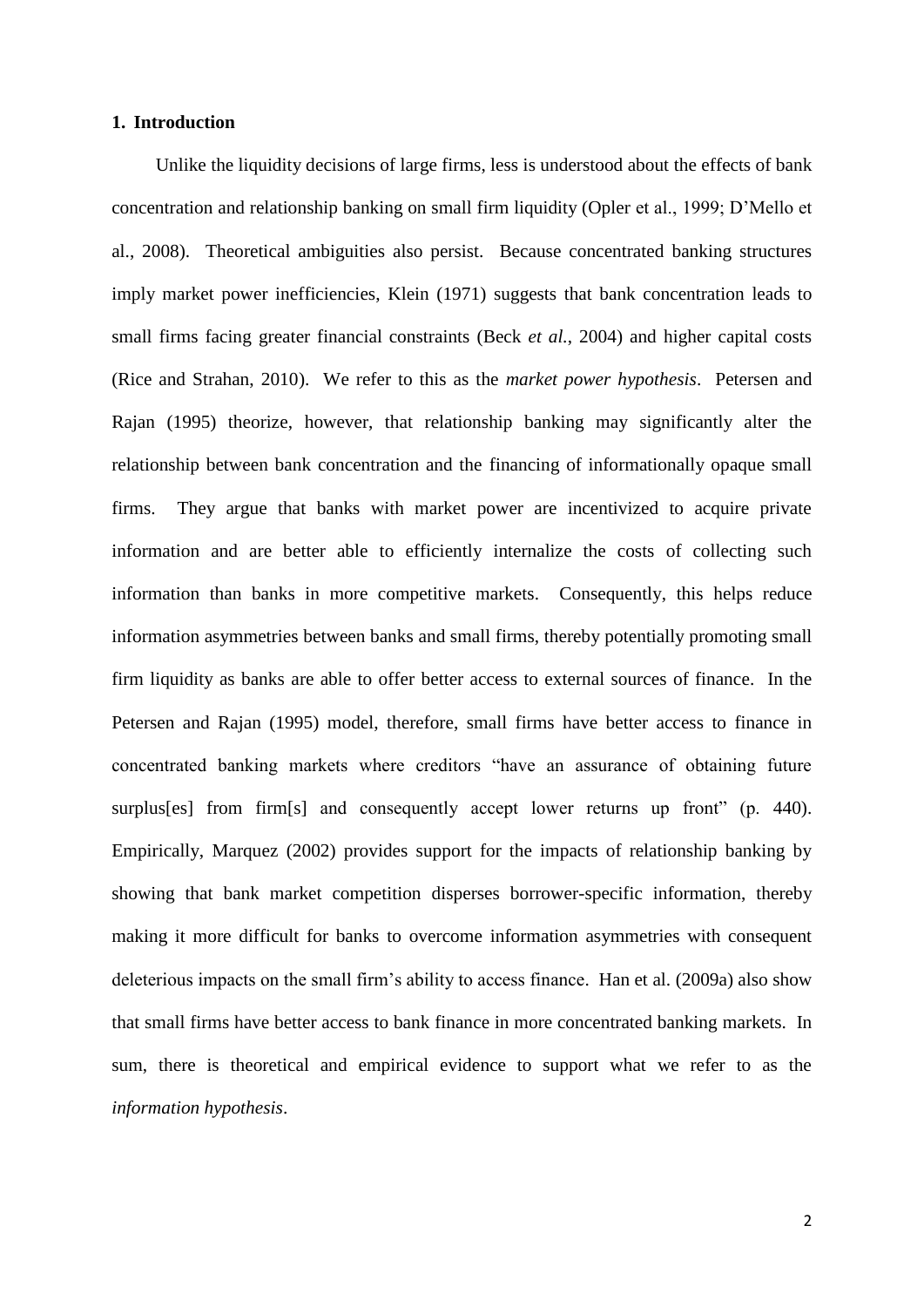The existence of these two alternative perspectives on the role of bank concentration on small firm liquidity raises two central research questions: 1) Does bank concentration adversely affect the liquidity of small firms? and 2) Does relationship banking support small firm liquidity so that they are more likely to hold appropriate levels of cash, have greater access to lines of credit and be less prone to using expensive trade credit? These questions are of practical significance to small firms because if they are unduly financially constrained by bank concentration (Beck and Demirgüç-Kunt, 2006), it is likely to impact on their productivity and ability to bring forward new innovations (Storey and Greene, 2010). Equally, there have been long-standing and on-going policy concerns about the role that bank concentration has on small firms both in the United States and in other developed economies (Rice and Strahan, 2010). This reflects concerns about social welfare losses that may arise from bank concentration (Maudos and de Guevara, 2007) and concerns that bank concentration may impede the ability of small firms to contribute to economic growth (Ryan et al, 2014; Chong et al, 2013).

This aim of this paper is to investigate how banking market competition and relationship banking affects small firm liquidity. Our key contribution is to examine how three key measures of small firm liquidity (cash holdings, lines of credit and trade credit) both on their own and together - are affected by bank market concentration and relationship banking. We focus on cash holdings because of their importance to small firm profitability, valuations and survival (Mach and Wolken, 2011; Harford et al., 2008). Despite this, to our knowledge, there have only been two earlier studies of small firm cash holdings (Faulkender, 2002; García-Teruel and Martínez-Solano, 2008). Similarly, although credit lines are also a common source of small firm liquidity (Sufi, 2009), prior studies have typically focused on credit line usage by large firms (Acharya et al, 2013). Finally, while there is widespread recognition that trade credit is a more expensive substitute for lines of credit (Petersen and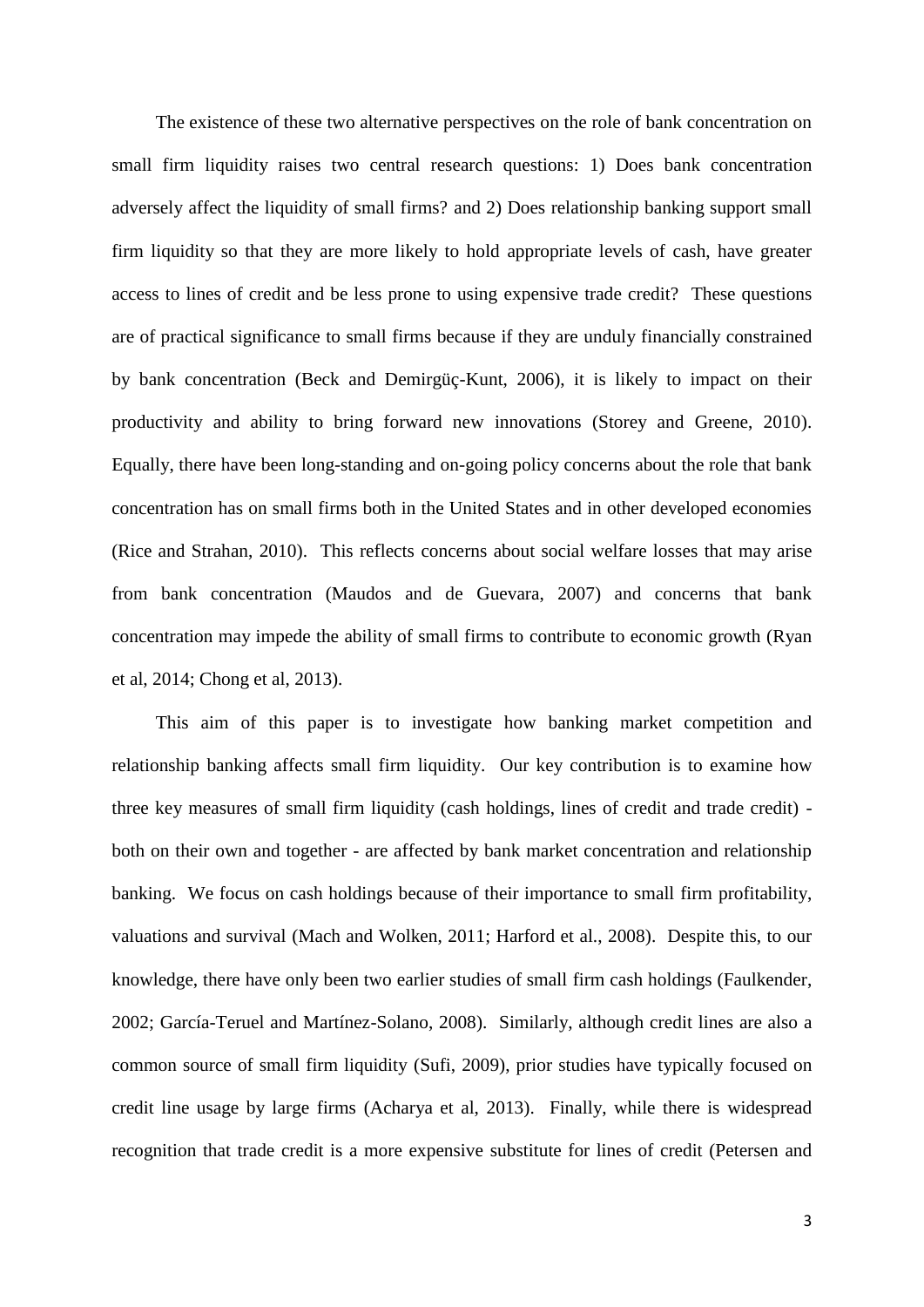Rajan, 1994; 1997; Ryan et al, 2014; Cuñat, 2007), prior research has often focused on lending rather than liquidity decisions (Ratti et al., 2008) despite small firms having less access to capital markets. In sum, one contribution of this paper is that it considers how banking concentration and relationship banking impact individually on these three main forms of small firm liquidity.

However, what is particularly novel about this study is that we are the first, to our knowledge, to examine how bank concentration and relationship banking impacts on all these three different forms of liquidity together. Examining these sources together is important because they are often used as substitutes. For example, non-operational cash (unconditional liquidity) is used as a buffer against cash flow shocks while credit lines (conditional liquidity) provide liquidity to support firms seeking to exploit business opportunities (Lins et al., 2010). Sufi (2009) also shows that firms with low (high) cash flows are less (more) likely to have credit lines. Faulkender (2002) identifies that cash holdings are negatively related to the use of trade credit while Acharya et al., (2013) show that firms with higher risk profiles prefer holding cash rather than using credit lines. Moreover, trade credit is used as a substitute of bank credits, especially for less liquid firms (McGuinness and Hogan, 2014). In sum, therefore, the central novelty of this paper is that we separately and jointly consider the impacts of bank concentration and relationship banking on three main sources of small firm liquidity.

Our results show that when all three forms of liquidity are considered together, small firms in a highly concentrated banking market have less access to lines of credit and use more expensive trade credit. In terms of the individual forms of liquidity, we also find that in a concentrated banking market small firms hold less cash, are more likely to be financially and liquidity constrained, have less access to lines of credit, use greater amounts of trade credit and face higher penalties if they pay trade credit late. These findings are consistent with a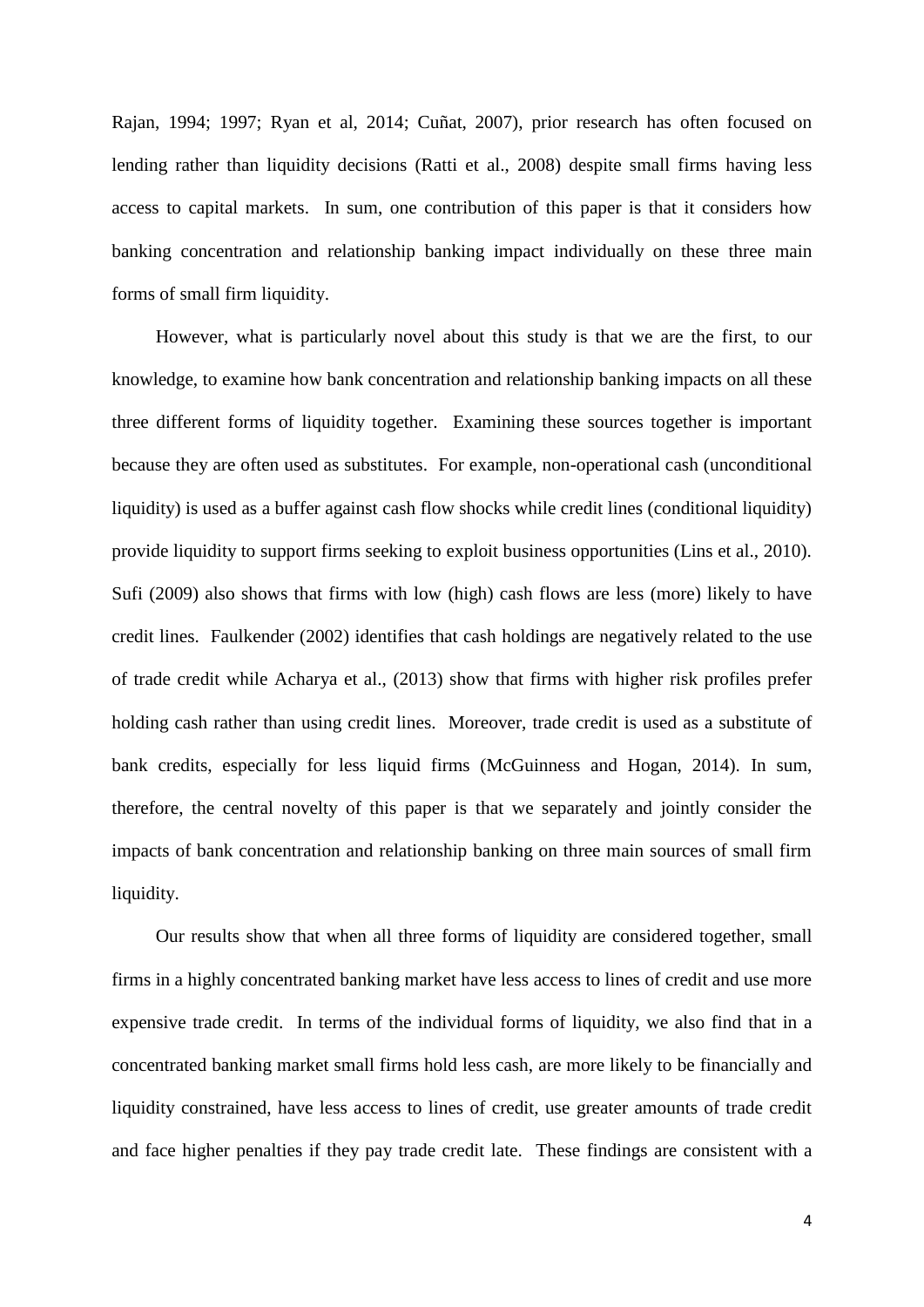*market power* interpretation which suggests that bank concentration has a negative impact on small firm liquidity. Nonetheless, we also find that if small firms have built longer banking relationships in concentrated banking markets, they hold more cash, have better access to lines of credit and have greater financial slack, which militates against the adverse effects of banking market concentration. Such results are consistent with the *information hypothesis*. What, therefore, emerges from our study is support for both market power and information hypotheses, suggesting that these two approaches are not mutually exclusive.

The remainder of the paper is structured as follows: Section 2 reviews the existing theoretical and empirical literature on small business liquidity, bank market concentration and relationship banking. Section 3 presents the data and defines the key measures. Section 4 reports the main results with additional robustness tests. Section 5 discusses the findings and points to the implications of our study.

#### **2. Bank market concentration and small firm liquidity**

Given that about half of all US small firms headquarter in highly concentrated banking markets (Han and Zhang, 2012), there have been concerns about the impact of bank consolidation on US small firms (Rice and Strahan, 2010). This is despite - following on from the passage of the IBBEA deregulation of banking in the 1990s - the removal of both inter and intra state branching and banking restrictions. Although this deregulation led to an initial increase in the supply of credit and small firms paying lower prices for their loans, Federal Deposit Insurance Corporation (FDIC) data subsequently has shown that since around the start of this century, bank concentration levels have plateaued. Illustrative of this are two statistics from FDIC data between 2004-2013: (1) the average value of bank concentration, expressed in terms of the Herfindahl-Hirschman Index, was 1077 with a standard deviation as low as 76 over this period; and (2) in terms of the Panzar-Rosse H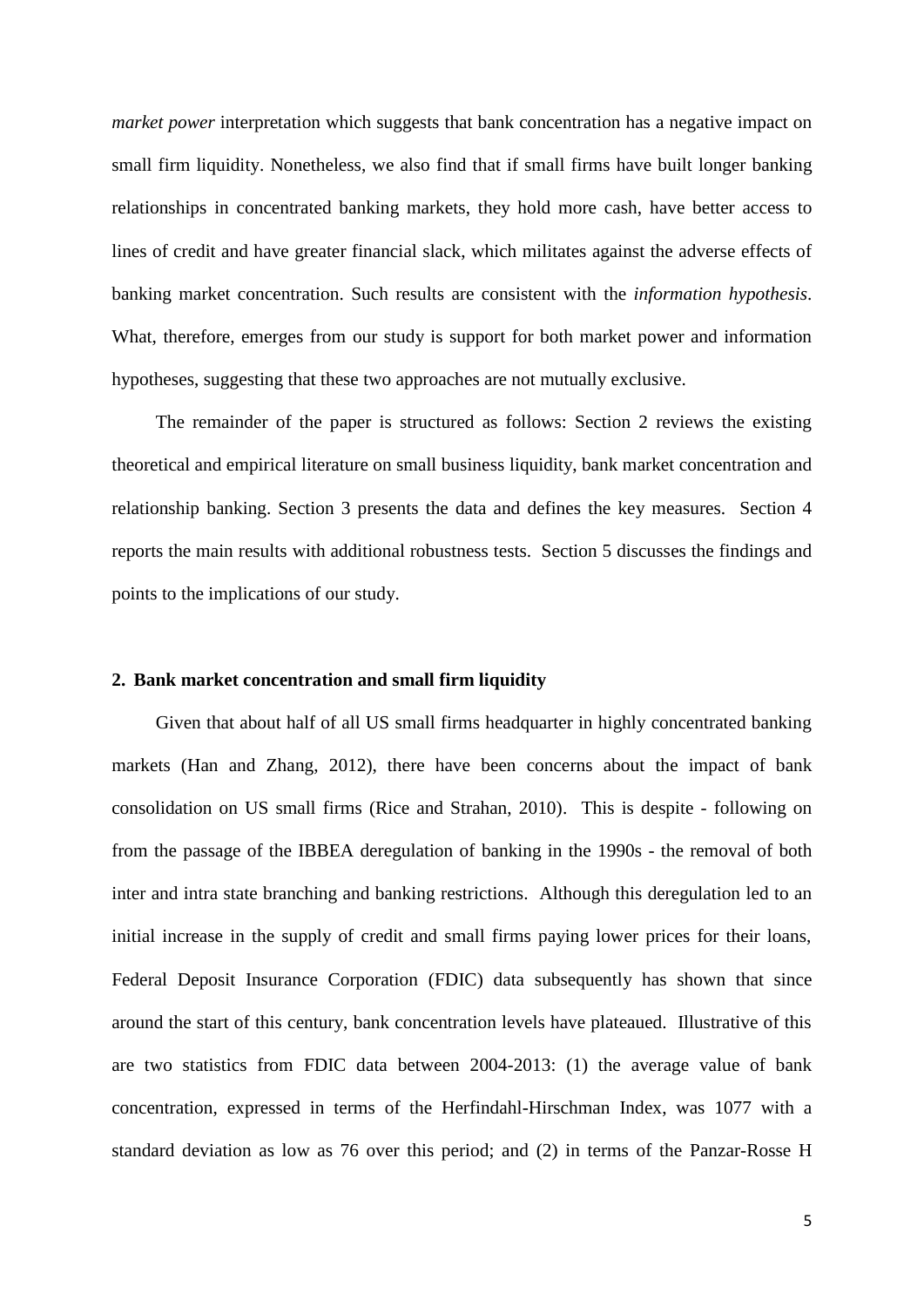statistic, the long term equilibrium for bank competition over the same period was, on average, 0.52 with a standard deviation of 0.08. Both statistics therefore show that bank concentration has remained stable and there has been little year-to-year variation (as measured by the standard deviations) over the period 2004-2013.

Theoretically, there exist two divergent interpretations of the impact of these stable levels of bank market concentration on small firm liquidity. In terms of the market power hypothesis, Klein (1971) suggests that as competition decreases among banks, market power is increased. The net effect is that lower competition causes greater financial constraints for small firms (Beck and Demirgüç-Kunt, 2006). Moreover, if a concentrated market is dominated by large banks, lenders will rely heavily on hard and quantitative information to make lending decisions (Stein, 2002). As a result, it is difficult for small firms to raise external finance because they lack hard information, such as collateralizable assets and credit ratings. These effects are also shown in terms of small firm lending. Rice and Strahan (2010) show that in those US States with more open bank branching, small firms were more likely to borrow from banks and borrowed at lower interest rates compared to less open states. Other studies show that loan rates charged in a concentrated market are higher (Degryse and Ongena, 2005); that increases in market power increase small firm financial constraints (Ryan et al., 2014); and new entrants face greater difficulties in accessing credit in a concentrated banking market (Cetorelli and Strahan, 2006). In essence, the market power hypothesis gives rise to predictions that in a concentrated banking market small firm liquidity will be adversely impacted, suggesting that trade credit is used to a greater extent, lines of credit are less available and, subject to the characteristics of the small firm, there will be deviations from the optimal cash holdings of the small firm.

An alternative view of bank concentration, however, is that concentration actually improves small firm liquidity. Central to this is the presence of information asymmetries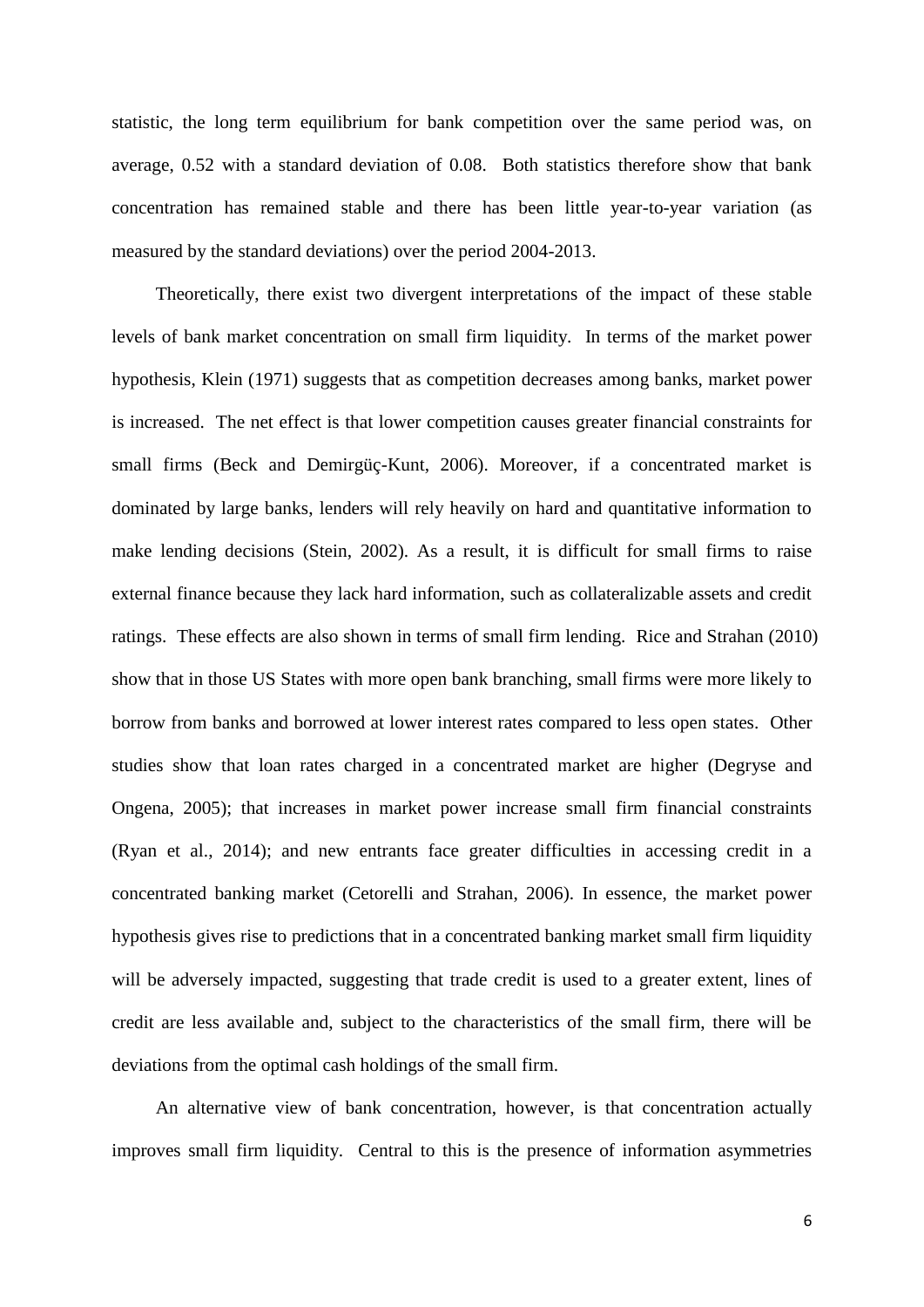between the lender and the borrower in terms of adverse selection and moral hazard problems. The advantages of relationship banking may differ depending on the structure of the banking market (Han et al., 2009a). One view is that relationship banking is a source of competitive advantage for small banks because their loan officers are better able to reduce bank-small firm information asymmetries. In contrast, staff in large banks may have less access to the 'inside track' on small firm customers, partly because large banks find it difficult to process 'soft' information and partly because the bank prefer a systematic and quantitative transactional approach to small firm finance (Stein, 2002; Berger et al., 2001). Petersen and Rajan (1995) identify that private information acquisition is more easily internalized by lenders in a concentrated market and informationally opaque firms find it easier to raise external finance in a concentrated market than in a competitive market (Han et al., 2009a). Similarly, the models provided by Dell'Ariccia and Marquez (2004) as well as Berger et al., (2004) suggest that concentrated (monopolistic) power can provide incentives to alleviate asymmetric information issues. This gives rise to predictions that there are favorable benefits from relationship banking in concentrated markets with small firms being less likely to be liquidity constrained, having greater access to lines of credit and being less likely to use trade credit.

In sum, the market power and information approaches suggest alternative predictions for the impact of bank concentration on small firm liquidity. These approaches, however, are not mutually exclusive but reflect that the market power hypothesis is rooted in a concern about market efficiencies while relationship banking is more concerned with the impact of information asymmetries. Nonetheless, no clear resolution has emerged from prior empirical research to identify which of these two perspectives has salience for better understanding small firm liquidity issues.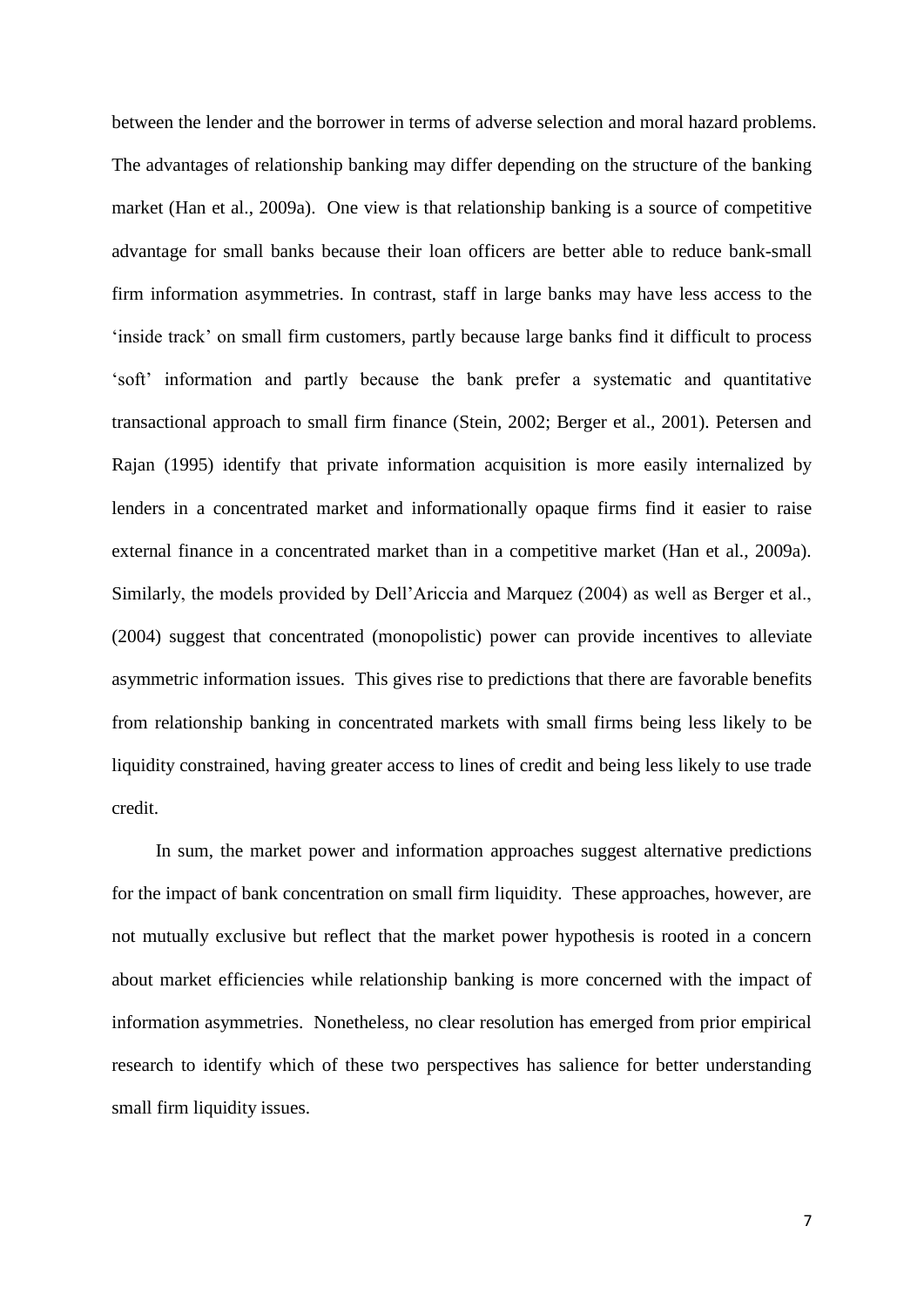#### 3. **Data and variables**

## *3.1. Data*

1

Our data are the 1998 and 2003 US Survey of Small Business Finances (SSBF98 and SSBF03). These data both survey the finances of for-profit, non-financial, non-farm, and non-subsidiary businesses with fewer than 500 employees. In total, we use the pooled 7,801 small firms available to us from both the SSBF98 (3,561 small firms) and SSBF03 (4,240 small firms)<sup>1</sup>.

Like Vickery (2008) and Rice and Strahan (2010), we control for the possible sample selection bias by using the weights provided in SSBF98 and SSBF03. These data are advantageous for four reasons. First, they provide a representative picture of US small firm finance. Second, these data are comprehensive. For example, one advantage of these data is that they allow the identification of local banking structures. This is important because Rice and Strahan (2010) show that US small firm-banking relationships are often geographically constrained to localities. Third, besides providing rich data on small firm liquidity, these data are superior to ready-to-use databases which are unrepresentative and lack information on small firm data. Moreover, although individual bank data may also provide valuable information, it is often impossible to make between bank comparisons. Finally, as shown above, one central feature of US banking is that bank concentration levels have remained stable with little year-to-year variation since the deregulation of the banking industry in the 1990s. One further indication of this is that Mach and Wolken (2006) provide evidence that small firms still continue to use commercial banks as their main source of external finance.

<sup>&</sup>lt;sup>1</sup> The US definition of small firms (fewer than 500 employees) differs from the EU/OECD definition (fewer than 250 employees). However, in the SSBF98 and SSBF03, there were only 128 firms that had more than 250 employees (1.64%) with 61.4% being micro firms (0-9 employees), 20.72% being small firms (10-49 employees) and 16.2% being medium sized firms (50-249 employees). Subsequent robustness tests (not shown due to space constraints but available on request from the authors) showed that excluding the 128 firms our results remained robust.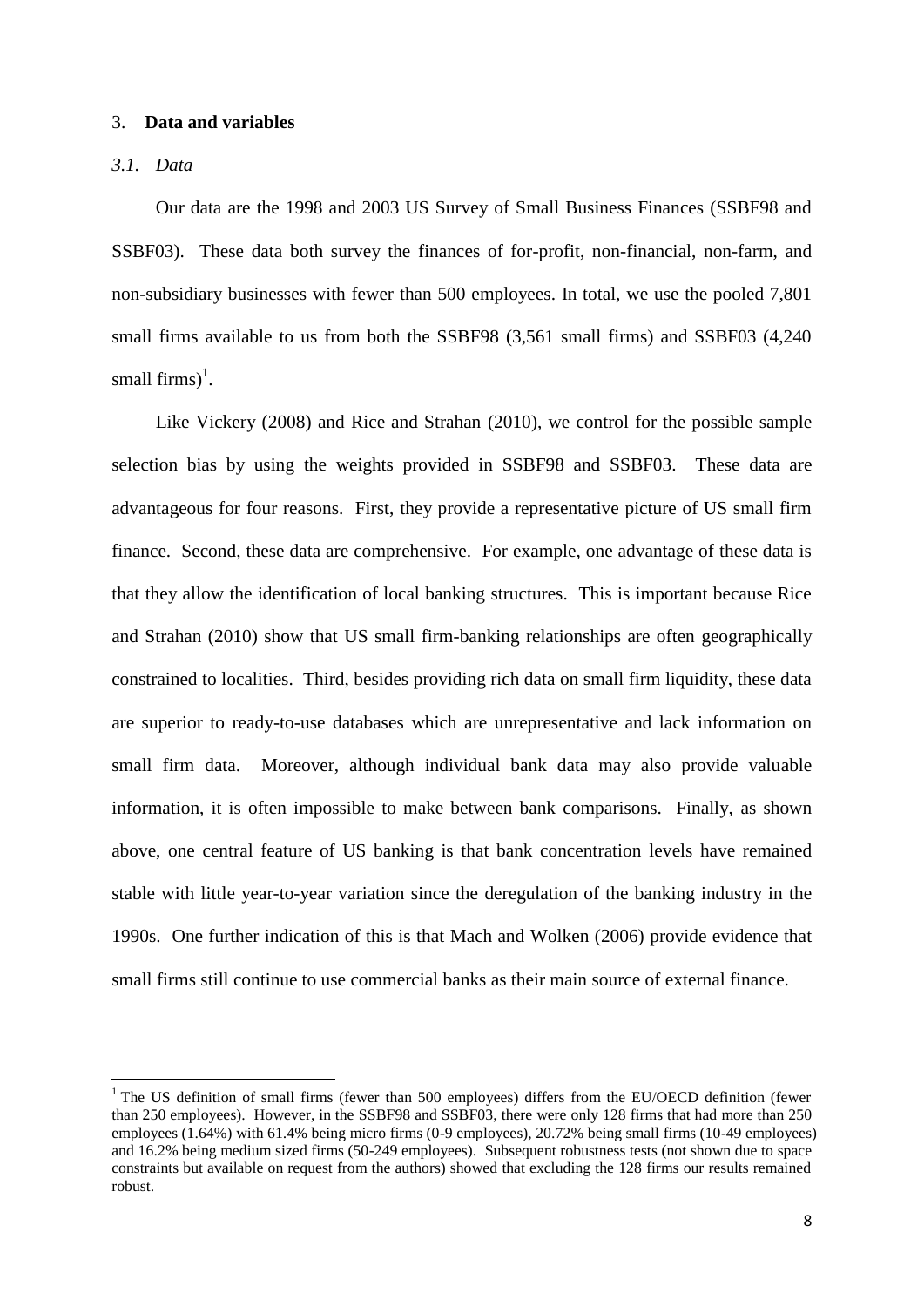#### *3.2. Dependent variables*

**.** 

We use three dependent variables. First, to examine cash holdings, we follow Faulkender (2002) and use a cash/sales ratio. We complement this by using – as a robustness check - cash/total assets as an alternative dependent measure of cash holdings (Pinkowitz and Williamson, 2001) (see: Table 7). Second, to assess lines of credit, we use total lines of credit/total assets to reflect bank credit line availability (Compello et al, 2011). We complement this by using unused credit lines as a robustness check. This is valuable because it is a measure of financial slack of the business (Houston et al, 2001). For our final dependent variable, we use account payables/total cost of goods and services (Cuñat, 2007) as a measure of trade credit. Again, this is complemented by using an alternative measure of trade credit - the penalty charges in percentage terms if trade credit is paid late. Moreover, to provide further depth to our analysis of these sources of small firm liquidity, we consider the overall effects of banking market structure and relationship banking by assessing financial (=1 if a firm's applications for loan were rejected over the last three years and/or they are discouraged borrowers<sup>2</sup>; 0 otherwise) and liquidity constraints  $(=1 \text{ if a sample firm does not})$ pay back credit cards in full; 0 otherwise). This is valuable because it controls for the variation of banking market and relationship banking effects on different liquidity instruments.

To investigate the impacts on cash holdings, credit lines and trade credit together, we use our three main dependent measures to consider the substitute effects of cash vs. lines of credit; trade credit vs. credit lines; and cash vs. trade credit by building cash to credit lines ratios, cash to trade credit ratios and credit lines to trade credit ratios as the dependent variables.

<sup>&</sup>lt;sup>2</sup> Discouraged borrowers are those businesses that would like to access external finance but do not apply because they feel they would be turned down by banks (Fraser, 2014). In our US data, we find that 9.24% were rejected borrowers and 10.64% were discouraged borrowers. These are similar to the findings from Fraser (2014) for the UK. Discouraged and rejected borrowers tend to be far fewer than 'happy' non-seekers (i.e. businesses not seeking external finance) which make of the bulk of small firms (Fraser, 2014).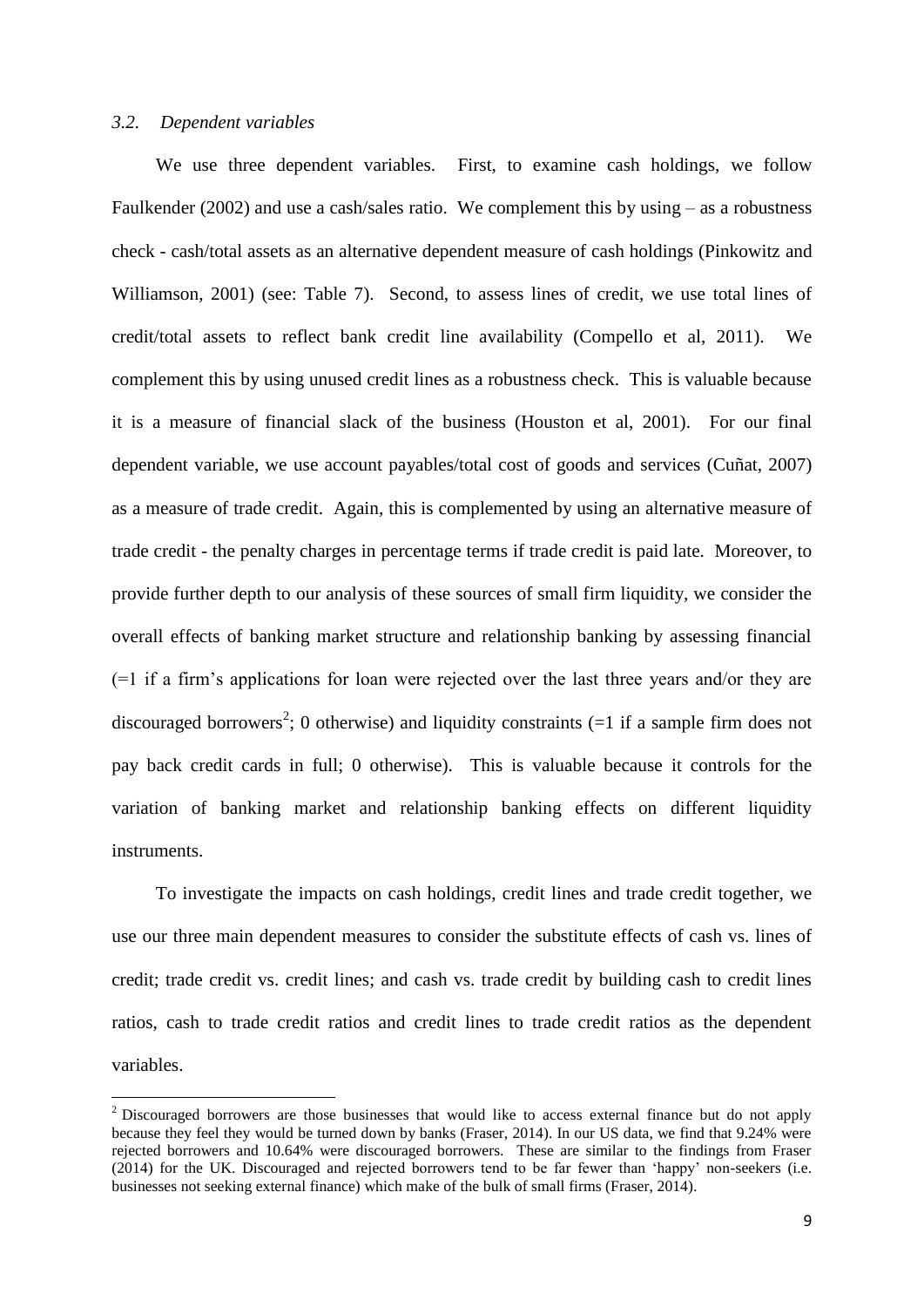Table 1 reports the descriptive statistics. It shows that the average cash holding by small firms (cash/total assets) is 23%. This is higher than that commonly found in large and publicly traded firms in both the US firms (4.4%, Pinkowitz et al., 2006) and the UK (9.9%, Ozkan and Ozkan, 2004) and reflects, *inter alia*, greater demands on cash among small firms for investment, for transactions purposes and the limited access to reasonably priced cash alternatives, such as lines of credits. Table 1 also shows that, on average, the cash to sales ratio is 8% which is similar to 7.1% that reported by Faulkender (2002) on US small firms. Credit lines represent about 18% of small firm assets, in line with that of randomly selected sample firms (15.9%) (Sufi, 2009) and that from 2009 Q1 CFO Survey (23.85%) (Campello et al (2011). Trade credit also accounts for 6% of costs of goods sold. Table 1 further shows that 24% and 20% of small firms are liquidity and financially constrained, respectively.

## [Table 1 around here please]

#### *3.3. Bank market concentration and relationship banking variables*

1

Like Vickery (2008) and Petersen and Rajan (1995), we use a categorical measure of the Herfindahl-Hirschman Index (HHI: 100% bank deposit) to measure *local* bank market concentration (a banking market is competitive if HHI is between 1 and 1000 (HHI competitive=1); moderately concentrated if it is between 1000 and 1800 (HHI moderately concentrated=1); and highly concentrated if it is greater than 1800 (HHI highly concentrated=1)<sup>3</sup>. Table 1 shows that only 6% of small firms were located in a competitive banking market, 44% in a moderately concentrated banking market and 50% in a highly concentrated market. These concentration levels are very similar to that found by Vickery (2008). Table 1 also shows that the banking market was slightly more competitive in 2003 (7%

 $3$  We use this categorical HHI measure because the continuous value of HHI is not available. We did approach the Federal Reserve as part of this study to gain access to HHI as a continuous variable. However, the Federal Reserve rejected this request, citing that it would impact on the confidentiality of the firms in the SSBF.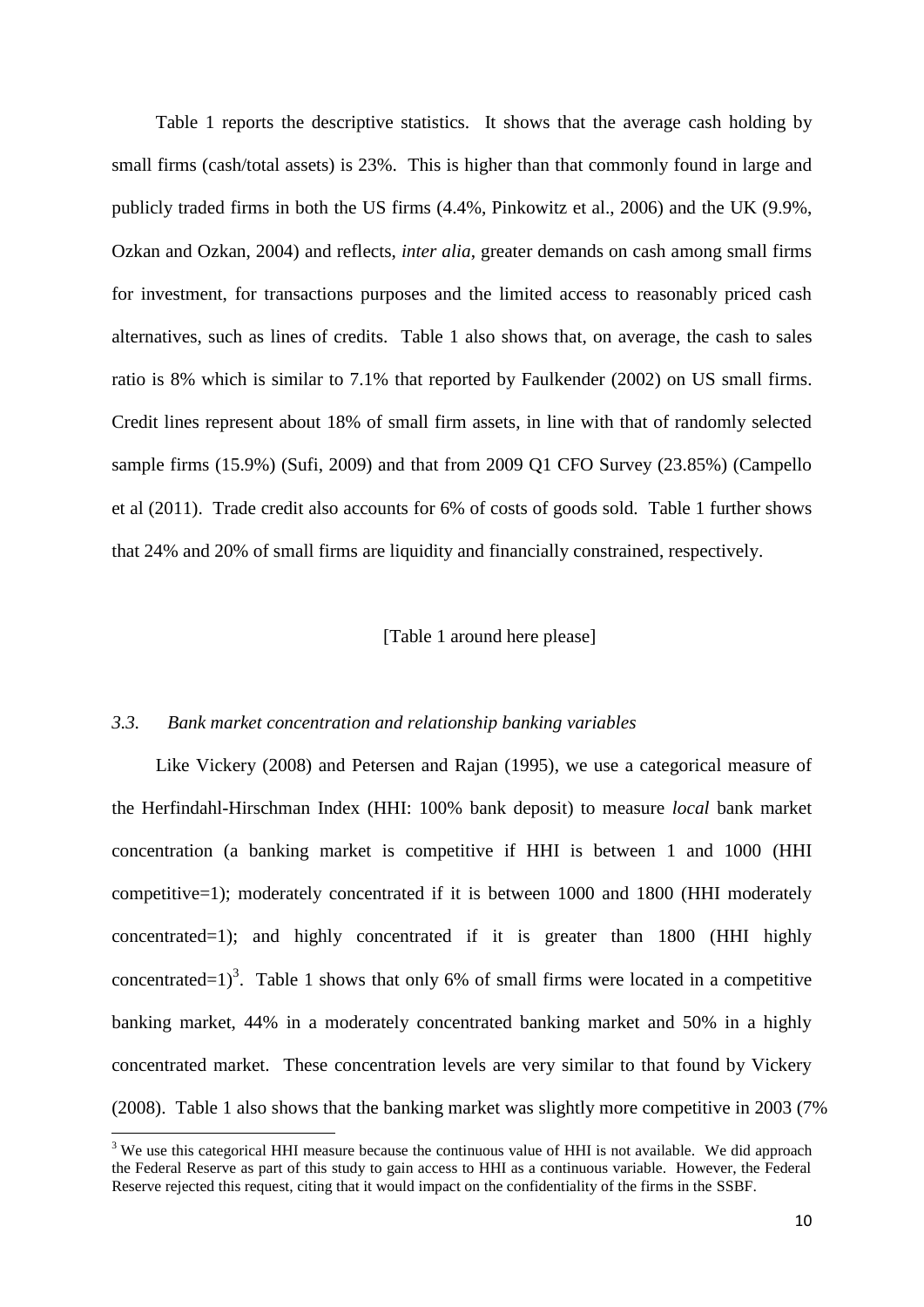competitive and 49% highly concentrated) than it was in 1998 (5% competitive and 52% highly concentrated) as a consequence of the 1990s interstate branching deregulation (see: Rice and Strahan, 2010 for similar effects) but, as we saw earlier, bank concentration has remained broadly stable since this period of time.

In line with the extant literature, we also measure key features of relationship banking: the length of relationship with the primary financial institution (Petersen and Rajan, 1994; Agostino et al, 2011) (average 10 years, ranging from 0 to 96 years); number of banking relationships (Hernández-Cánovas and Martínez-Solano, 2007; Iturralde et al, 2010) (average 2.59 relationships); type of the primary financial service provider (Han et al*.*, 2009b) (85% are banks); and physical distance (average 7.15 miles) to the primary financial institution (e.g. Degryse and Ongena, 2005).

## *3.4. Control Variables*

1

Since there is strong evidence that small firm characteristics and macroeconomic conditions impact on small firm liquidity (Faulkender, 2002; García-Teruel and Martínez-Solano, 2008; Ehling and Haushalter, 2012), we control for firm level characteristics<sup>4</sup> by size (total assets), organizational type (corporation), industrialized return on assets (industry normalized ROA), current debt (current liability/total assets) and inventory (inventory/total assets) ratios, industry cash flow risk (standard deviation of cash flow to assets in a specific industry; Bates et al., 2011) and a categorical risk rating (Dun&BradStreet score)<sup>5</sup>. We also control for macroeconomic conditions by 1-year lagged regional GDP growth (Rice and

<sup>&</sup>lt;sup>4</sup> In the preliminary tests, we also considered corporate governance variables (e.g. number of owners, whether firm is owner-managed). We found that these factors had no impact (see also Al-Najjar, 2015). This reflects that 90% of small firms in the sample are owner-managed, 84% are family-owned and 54% have only one owner. This limits the potential for agency problems in terms of cash holdings (Ang, 1991). Therefore, we excluded them from the following tests.

<sup>&</sup>lt;sup>5</sup> The 2003 survey offers risk rating with 6 categories and the 1998 survey has 5 categories. We follow Rice and Strahan (2010:872) and recategorize the 2003 rating to lie between 1-5, with 5 being the most risky and 1 being the least risky.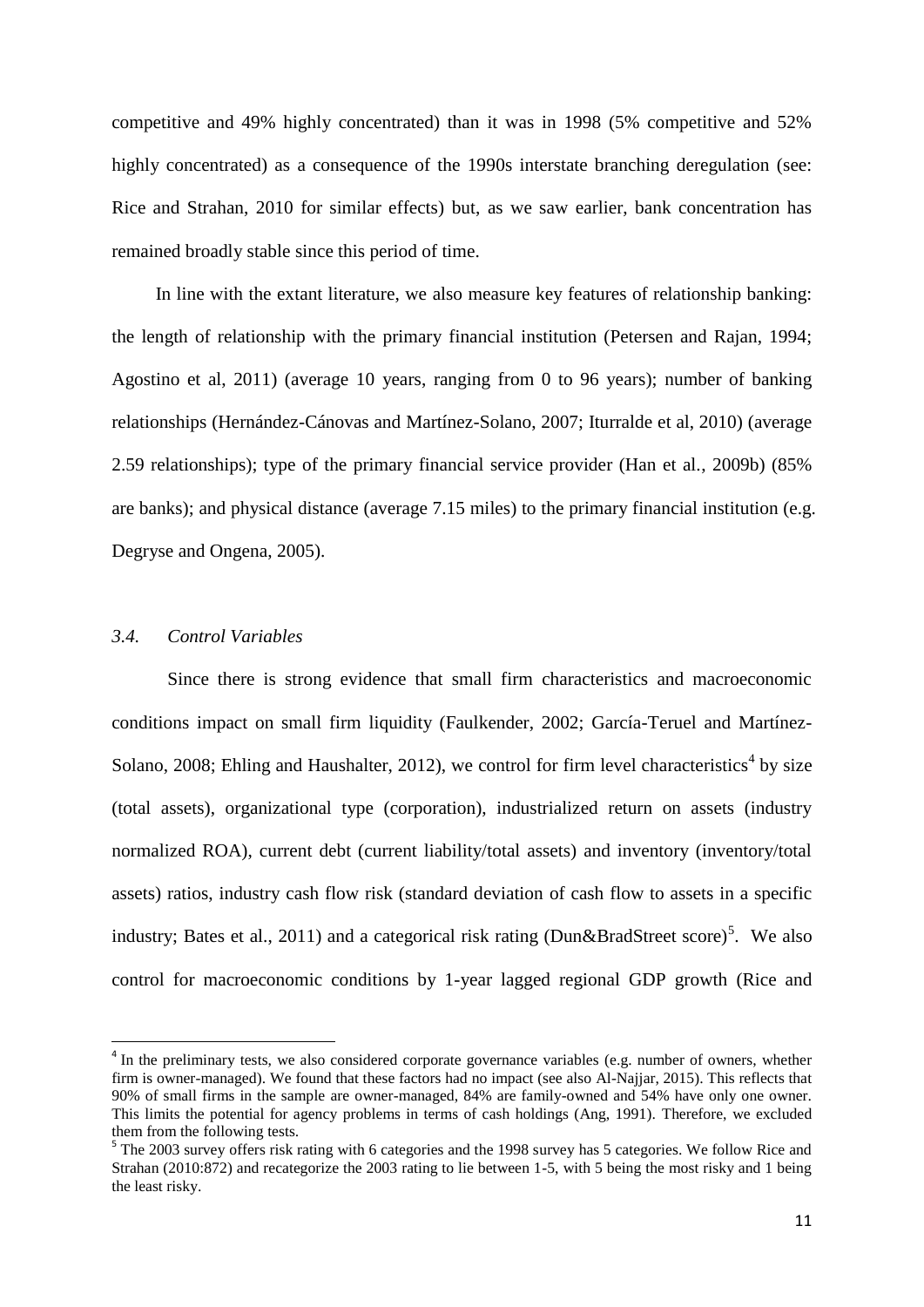Strahan, 2010; García-Teruel and Martínez-Solano, 2008), industry (SIC-2D), region and year.

#### *3.5. Analytical Strategy*

We analyse our three dependent variables by using Weighted Least Squares (WLS) regressions to limit sample selection biases. The baseline model specification is as follows:

## $Liquidity =$

 $\beta_0 + \beta_1 \times$  banking relation +  $\beta_2 \times$  banking market concentration +  $\beta_3 \times$  control variables + ………………………………….(1)

where *liquidity* is measured as cash/sales (Table 2), credit lines/total assets (Table 3), and trade credits/cost of goods sold (Table 4) and ε is the error term. Eq. (1) tests market power hypothesis by examining the effects of individual banking market concentration measures. We also focus on interaction effects (Eq. 2) in terms of the length of time in a banking relationship and bank concentration, as a test for the information hypothesis. We consider relationship duration because this reflects Petersen and Rajan (1994, 1995) who showed the importance of relationship duration in concentrated banking markets.

Liquidity=  $\beta_0+\beta_1\times$  banking relation+ $\beta_2\times$  banking market concentration+ $\beta_3\times$  control +4×( × ) +……………………..(2)

Following this logic, we investigate the effects of banking relation and banking market concentration on financial and liquidity constraints (Table 5). One advantage of measuring financial and liquidity constraints is that it allows us to assess whether bank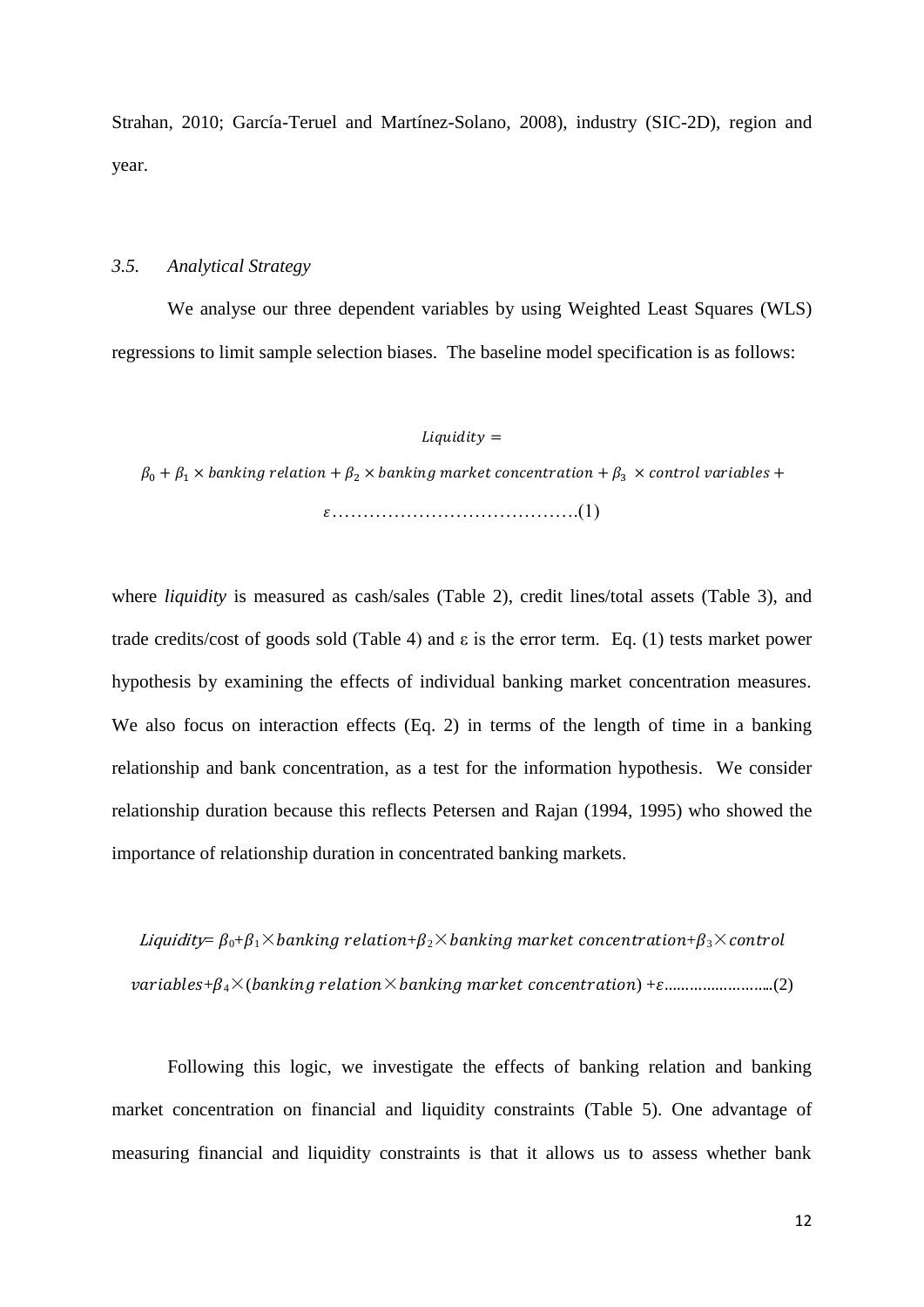market structure and banking relationships have harmful or beneficial effects on the liquidity of small firms. It also allows us to control for the variation of such effects on different types of liquidity. To examine the alternative sources of liquidity (Table 6), we define '*liquidity'* in Eq. (1) and Eq. (2) as cash/(cash+credit lines), trade credit/(trade credit+credit lines) and cash/(cash+trade credit). Finally, to test the robustness of our results, we use different sets liquidity measures, and Tobit models for cash holdings (Table 7). We also examine Variance Inflation Factors (VIFs) for each model for evidence of multicollinearity and follow the approach used by Craig and Hardee (2007) to investigate endogeneity issues in our data.

# **4. Empirical results**

## *4.1 Cash holdings*

Table 2 shows support for both the market power and information hypotheses: Model 1 shows that small firms with longer banking relationships hold more cash (0.04%, p=0.1), equivalent to about \$1,626 more cash with average sales. Model 2 shows supporting evidence for both market power and information hypothesis. In support of the market power hypothesis, small firms hold less cash in highly concentrated banking markets (-1.15%, p=0.1), equivalent to about \$46,741 less cash than in other banking markets. Nonetheless, relationship banking increases small firm cash holding but only in highly concentrated banking markets  $(0.08\% , p=0.1)$ , consistent with Han et al.  $(2009a)$  and supporting information hypothesis. Robustness checks (Table 7) show results that are consistent with these findings: small firms hold less cash in a concentrated banking market; and relationship banking increases cash holding levels in a highly concentrated banking market.

[Table 2 around here please]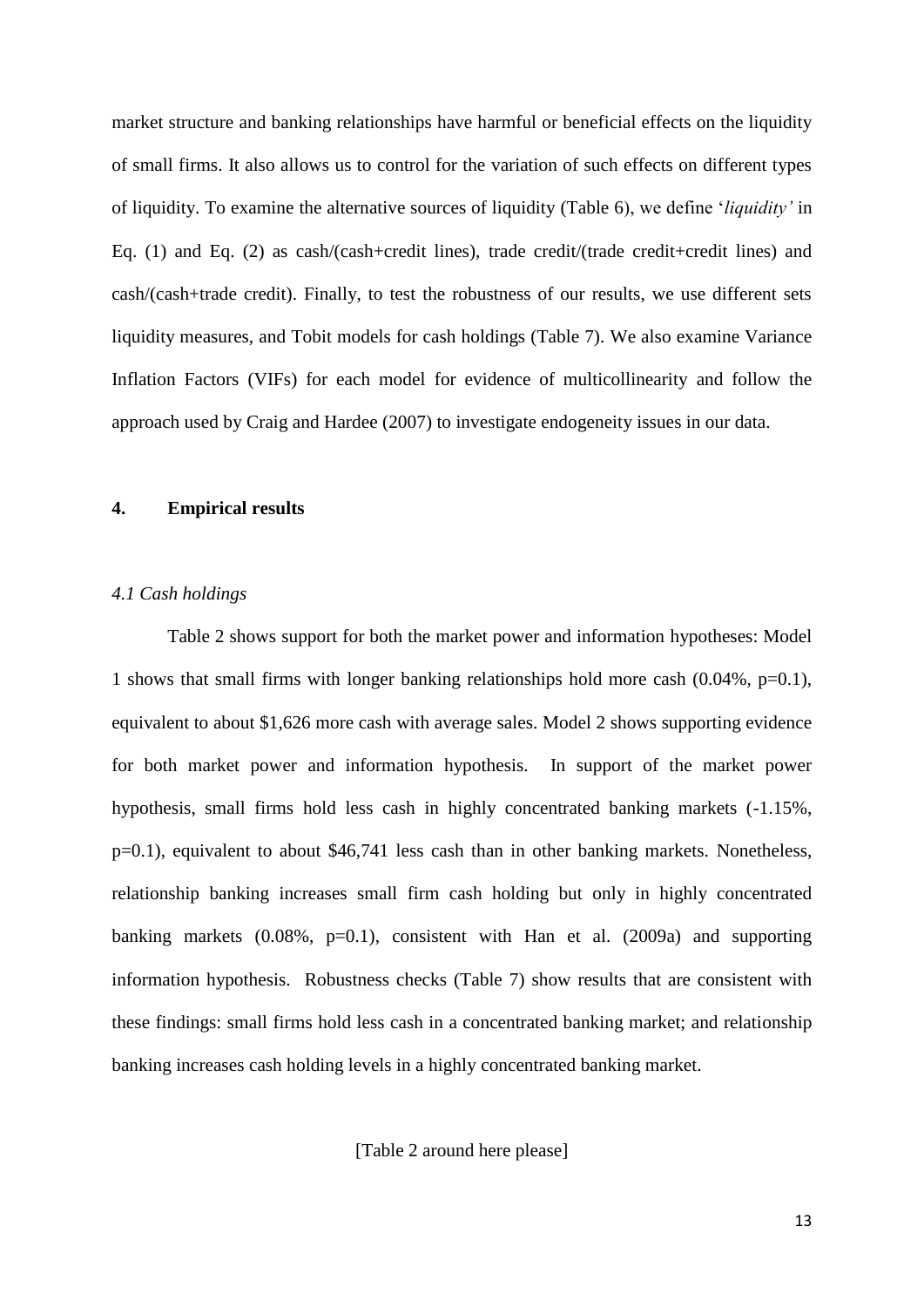## *4.2. Lines of Credit*

Table 3 shows further support for both hypotheses. In terms of marker power, Models 1-4 show that highly concentrated banking structure reduces both the availability and liquidity 'slack' of small firms in terms of credit lines. For example, Model 1 shows total lines of credit are less available in a highly concentrated bank market (-2.16%, p=0.1) while Model 3 shows that small firms have smaller amount of unused lines of credit (-1.48%, p=0.1). This is equivalent to about \$42,344 less total value of credit lines and \$29,013 less unused value of credit lines in a highly concentrated market for an average small firm. These effects are also evident when interaction effects between bank concentration and the length of the banking relationship is considered. Nonetheless, there is also evidence to support the information hypothesis. The interactions in Models 2 and 4 show that if a small firm has a longer banking relationship in a either a moderately or highly concentrated banking market, this alleviates the unfavorable effects of banking concentration since small firms have more total and unused lines of credit. For example, an additional year of relationship banking increases the availability of credit lines in a non-competitive banking market by about 0.3%  $(p=0.1)$  and the unused value for credit lines by about 0.2% ( $p=0.05$ ).

#### [Table 3 around here please]

## *4.3. Trade Credit*

In Table 4, Model 1 shows that in either a moderately or highly concentrated banking market small firms use more trade credit. When compared to a competitive banking market, this represents about 0.7% of their costs of goods sold. Model 3 also shows that small firms in highly concentrated banking markets pay higher penalties on late repayment compared to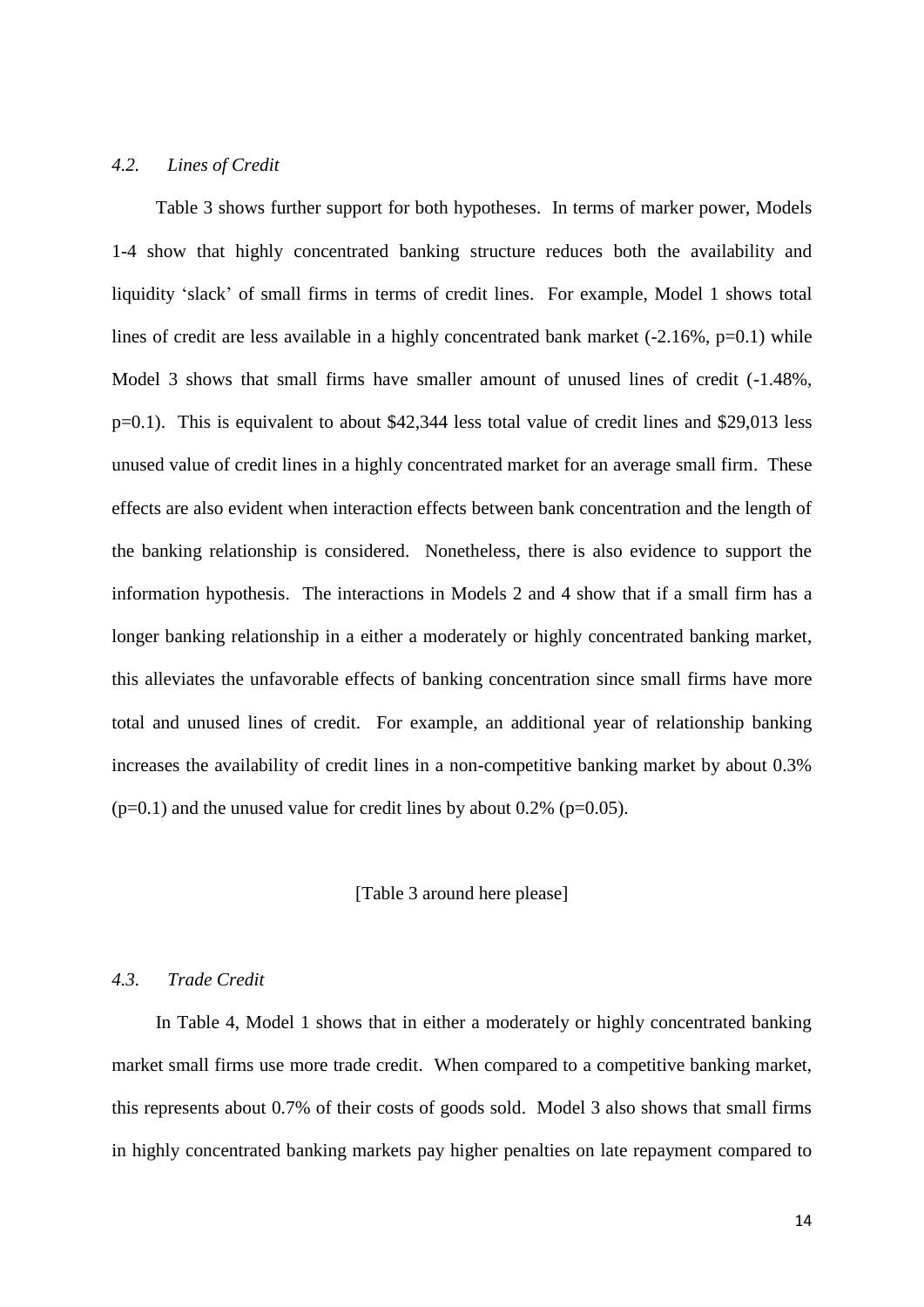other banking markets (17.17%, p=0.1). Both reflect a fact that in a concentrated banking market, small firms have less access to and face higher costs on bank credit and as a result, small firms use greater amount of more expensive trade credit and pay higher penalties on late repayment. This again supports a market power interpretation of bank concentration. In terms of interaction effects, Table 4 reports no support for the information hypothesis. The table also shows that the adjusted  $R^2$  is low for models 3 and 4. As with Petersen and Rajan (1994) who also found low levels of adjusted  $\mathbb{R}^2$ , one possible reason is the limited variation of the dependent variable which ranges from 0 to 36.9%. Another possible reason is because of the limited relevant information available from the dataset. We keep using the same set of independent variables to make them comparable to other models.

[Table 4 around here please]

#### *4.4. Financial and liquidity constraints*

To complement the findings on cash holdings, lines of credit and trade credit, Table 5 considers financial and liquidity constraints. In terms of liquidity constraints, both Model 1 (without interaction effects) and Model 2 (with interaction effects) show that bank competition has a favorable impact on small firm liquidity by decreasing the probability of being liquidity constrained (marginal effects of  $7.32\%$  (p=0.1) and  $6.80\%$  (p=0.1), respectively). Models 3 and 4 show that compared with other banking markets, highly concentrated banking market increases the likelihood a small firm being liquidity and financially constrained (marginal effects of 2.13% (p=0.1) and 3.23% (p=0.1), respectively). Table 5, therefore, provides support for the market power hypothesis. As with earlier, Table 5 also provides support for the relationship banking theory. Models 1, 3 and 4 indicate that as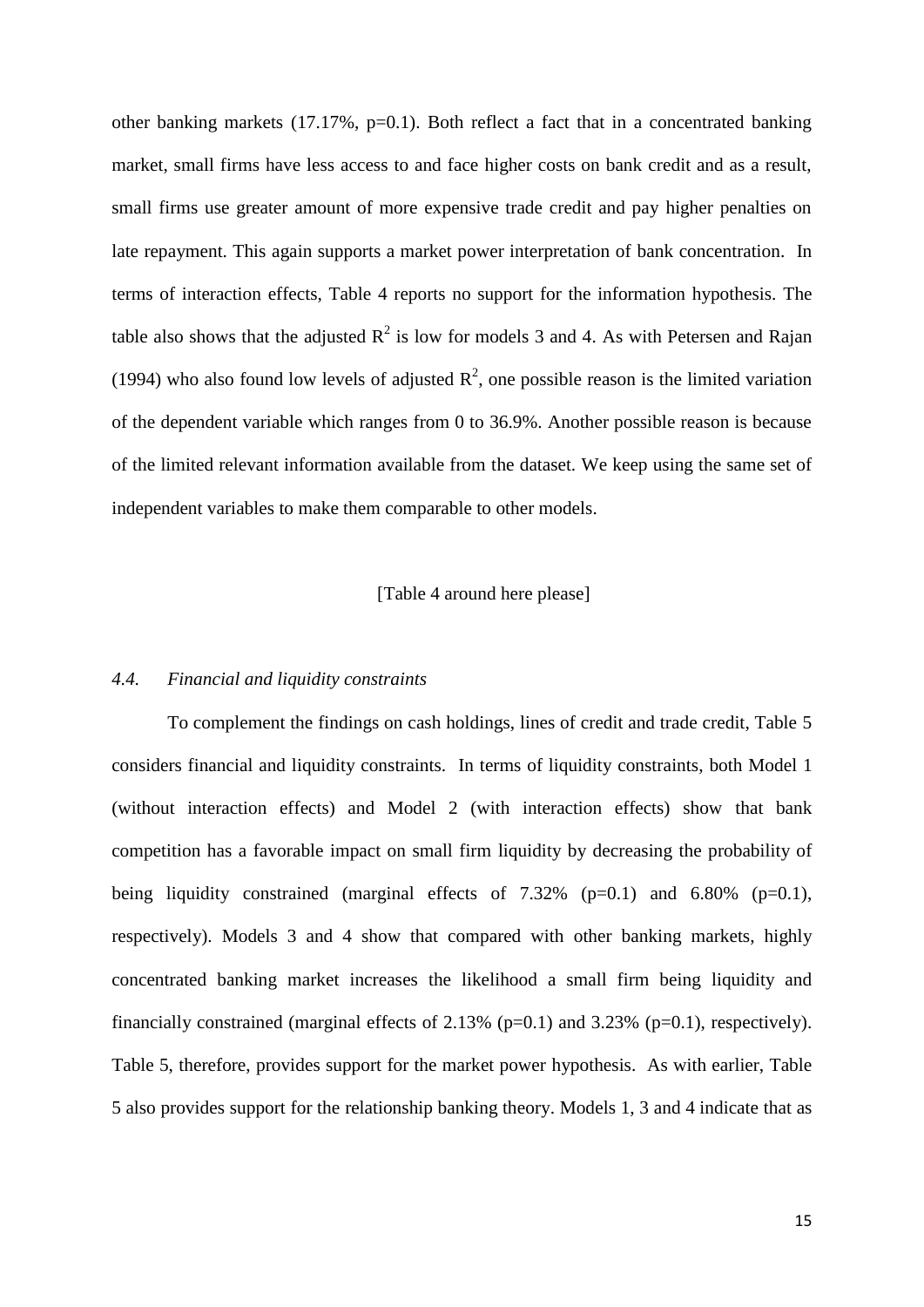banking relationships lengthen, the probability of being liquidity or financially constraint is lower.

## [Table 5 around here please]

In summary, Tables 2-5 present evidence to support both the market power and information hypotheses. We find that in a concentrated banking market small firms are more likely to have insufficient cash holdings and that they are pushed to use more trade credit which, if these are paid late, leads to them paying higher penalty charges. Moreover, small firms have less available lines of credit lines and unused liquidity slacks. Nonetheless, small firms that have longer relationships with their bank also benefit - particularly in a concentrated banking market - in terms of increased cash holdings, greater availability of credit lines and credit slack and a lower probability of being financially constrained. Such effects are not evident in a competitive banking market (except for the probability of being financially constrained).

# *4.5 Cash, Lines of Credit and Trade Credit: Alternative Sources of Liquidity*

Table 6 presents the results of our comparison of the three sources of small firm liquidity. This is important because the bank concentration effects may vary over different types of liquidity instruments and earlier results show cash, credit lines and trade credits respond differently to bank market concentration. Consistent with earlier results (Tables 2 and 3), Model 1 in Table 6 shows that in a highly concentrated banking market, small firms have a higher cash/(cash + total credit lines) ratio (2.16%,  $p=0.1$ ) suggesting that the use of credit lines is more sensitive to bank market concentration than cash holdings. Moreover, following on from Tables 3 and 4 which showed that small firms have less credit lines and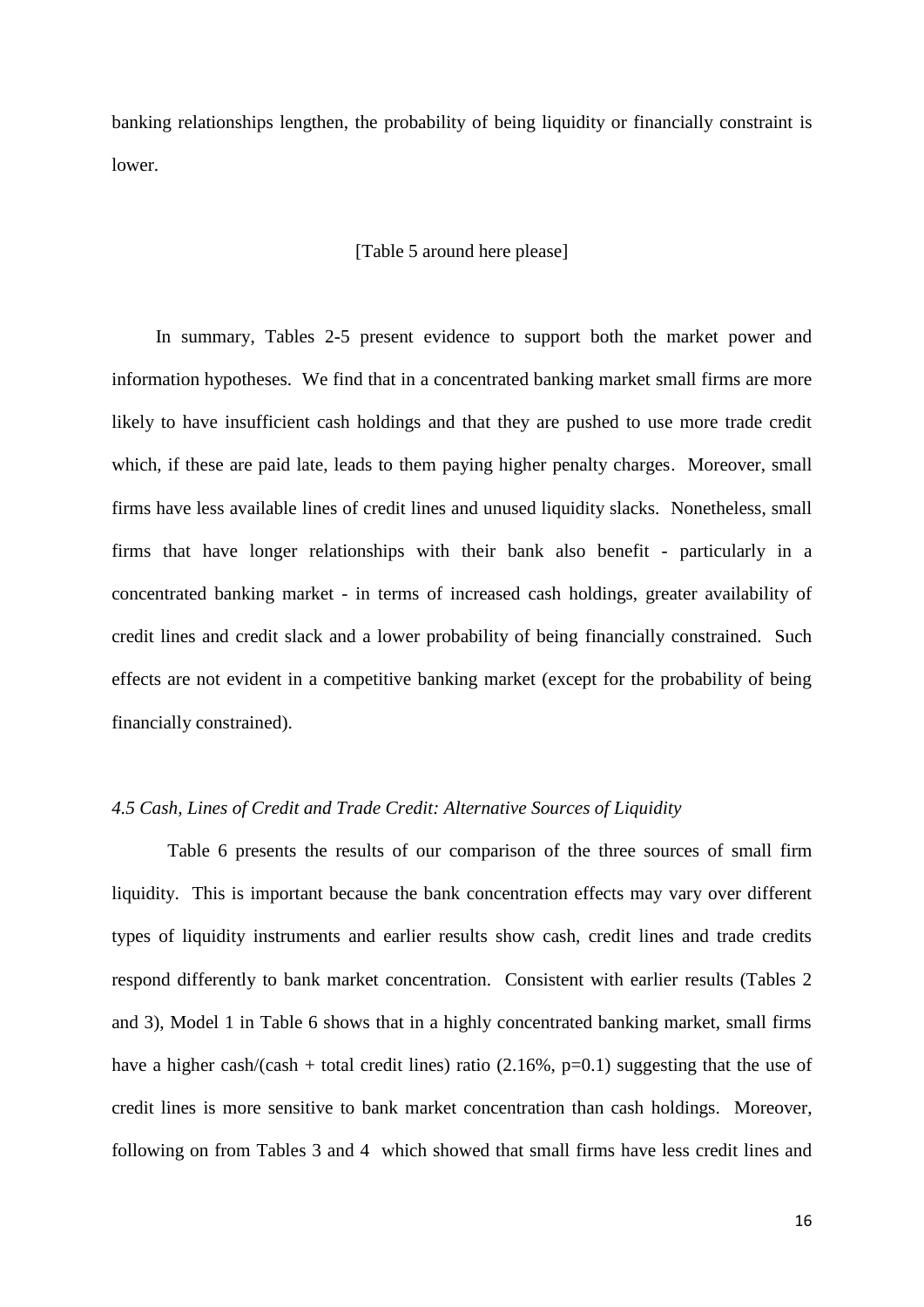use more trade credits, Model 3 in Table 6 shows that the ratio between trade credits/(trade credits + credit lines) is higher in a highly concentrated market than in a competitive banking market by 4.7% ( $p=0.01$ ). Model 5 shows that the ratio of cash/(cash + trade credits) is lower in a highly concentrated banking market than in other markets by  $1.53\%$  (p=0.05), suggesting that small firms hold less cash but also have to use more trade credits as an expensive liquidity substitute in a highly concentrated bank market. Table 6 shows little evidence of information effects on the selection of liquidity instruments.

## [Table 6 around here please]

#### *4.6 Robustness Tests*

We report Variance Inflation Factors (VIFs) values for our main results (Tables 2-6). The highest VIF value across these tables is 4.57, indicating little evidence of multicollinearity in our analysis. However, because of the limitations of the data, we are not able to explicitly test for endogeneity using a Hausman or related test because there is no appropriate exogenous instrumental variable in our data. Instead, we followed Craig and Hardee (2007) and dropped 'risky' variables one by one to ascertain whether the remaining variables have similar coefficients (sign and size). We did this on a number of key variables (e.g. risk, current ratio, inventory, etc.,) and found no evidence of significant changes. Using this approach leads us to make a cautious assessment that endogeneity issues are not apparent in our analysis. Furthermore, to test the robustness of our findings on cash holdings, we employ Tobit models and also use 'cash/total assets' as an alternative measure to cash/sales (Table 7). Our earlier results on cash holding are still robust: we find that in a highly concentrated banking market, small firms hold less cash (market power hypothesis) but that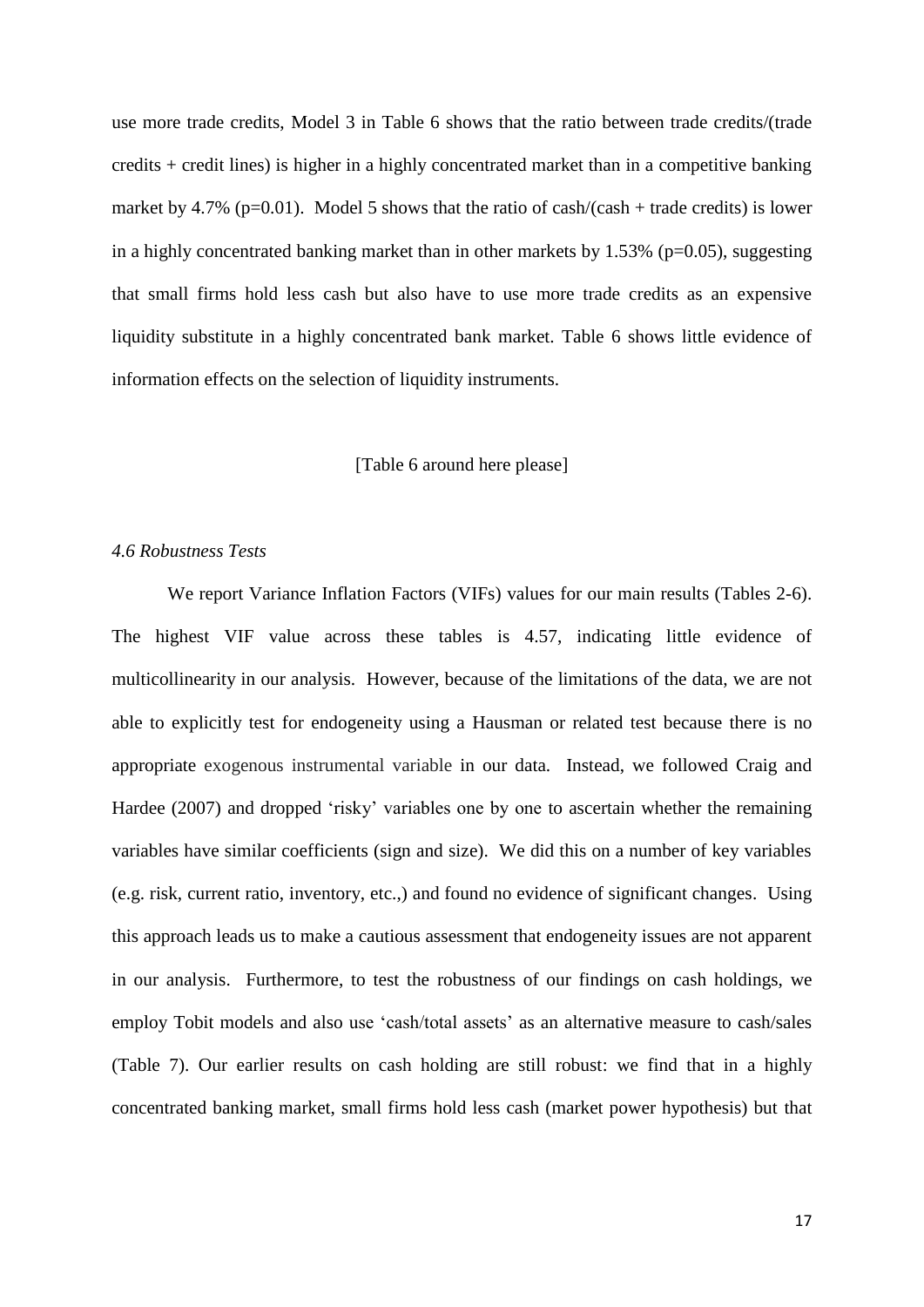these adverse effects are mitigated by developing longer banking relationships (information hypothesis).

[Table 7 here please]

# **5. Discussion and Conclusions**

The impact of bank market concentration on small firm finance has been a long term issue in the US. It has remained so because bank concentration levels have been stable since the deregulatory reforms of the 1990s. Bank market concentration rates have also been a concern in other developed economies, particularly as the financial crisis has shown that in markets were there bank concentration is high, small firm access to finance is limited (Ryan et al, 2014; Chong et al, 2013). Much of the evidence for these effects investigates small firm lending. Our contribution has been to examine - for the first time to our knowledge - the impact of bank concentration and relationship banking on three key measures of small firm liquidity (cash holdings, lines of credit and trade credit). Besides investigating these impacts separately, one further novelty has been to consider the joint impacts of these three measures. In doing so, we have provided new insights on the effects of relationship banking and bank market concentration on small firm liquidity. One key result is that in a highly concentrated bank market, small firms hold less cash and they are more likely to be financially and liquidity constrained than in a competitive bank market. They also have less access to lines of credit, use more expensive trade credit and face higher penalties if they pay trade credit late. Our findings also show that in concentrated bank markets the availability of credit lines is sensitive than cash holdings and small firms opt for trade credits as a substitute to holding cash and using credit lines.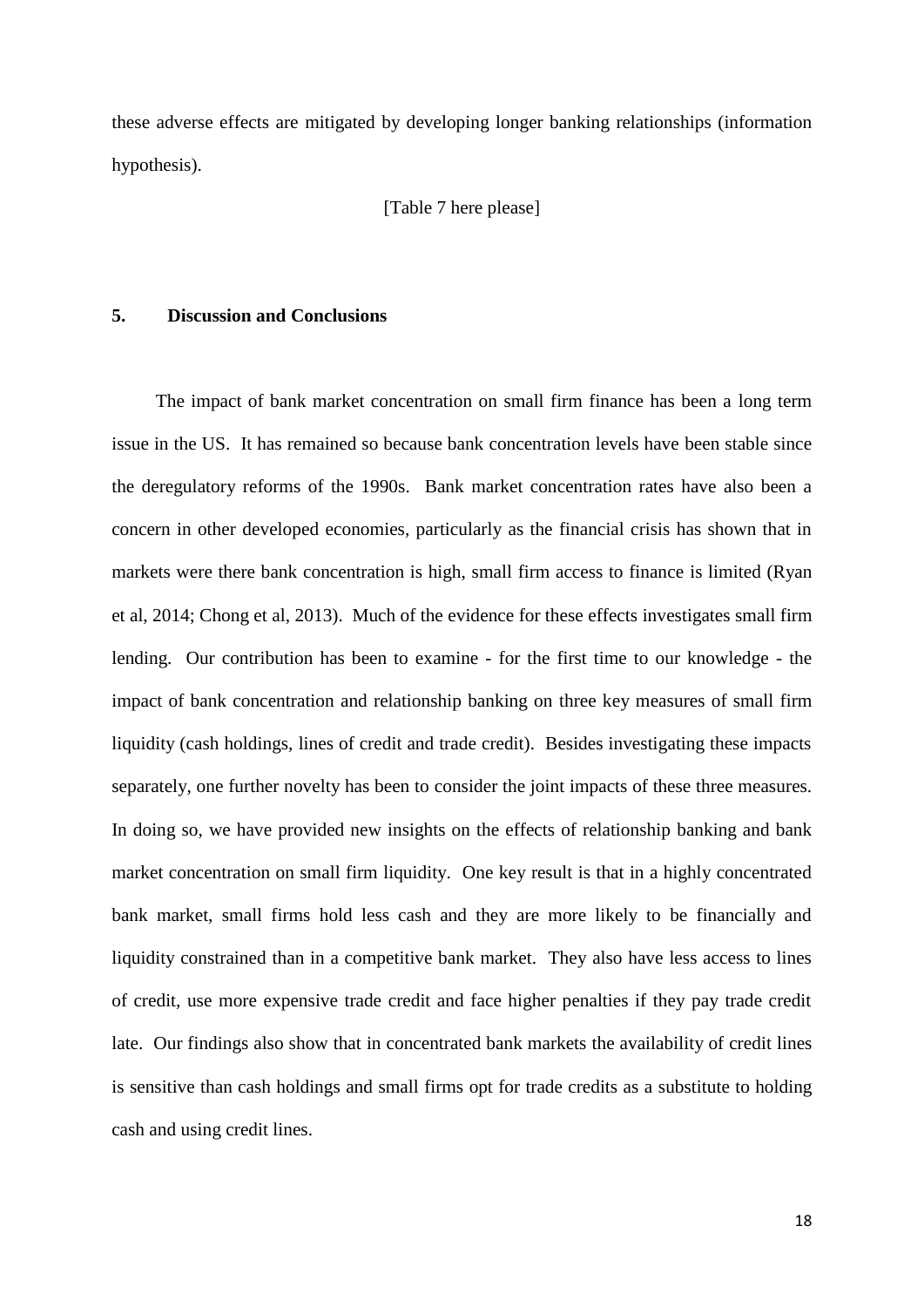Our findings, therefore, support the market power hypothesis: higher levels of bank market concentration constrain the liquidity position of small firms. For policy makers, this suggests that there is a need to continue to investigate ways of increasing competition among small firm finance providers. One route is to provide pathways for challenger banks to emerge. Another is to continue to develop and support more novel forms of financial assistance such as crowdfunding. Increasing competition is beneficial because competition increases the supply of credit to small firms (Chava, 2013) and helps banks to better diversify their risks (Amore, 2013). Without increased competition, it is likely that small firms in currently highly concentrated banking markets will need to continue to carefully manage their liquidity position if they wish to survive and grow their business (Mach and Wolken, 2011). While increased competition is valuable, banks may also reflect on the support that they provide to both existing and prospective small firms. One finding from Fraser's (2014) work on lending to discouraged borrowers is that banks could do more to improve awareness of bank decision making processes. Equally, as Fraser (2014) also suggests, policy makers and business support stakeholders could do more to improve the financial literacy of small firms to help promote better access to bank finance.

Our results, however, also give support to the information hypothesis. One key result is that those small firms in longer term banking relationships can gain favorable effects that militate against the unfavorable effects of bank concentration. These positives include reducing the likelihood of being financially and liquidity constrained, increased cash holdings, and access to more credit lines. These results have implications for both small firms and their banks. For small firms located in a highly concentrated bank markets, our findings suggest the need to develop stronger links with their bank. Moro et al. (2014) identify those Italian small firms that actively and voluntarily disclose information benefit from lower interest rates. Our results support these findings and indicate that there are benefits from small firms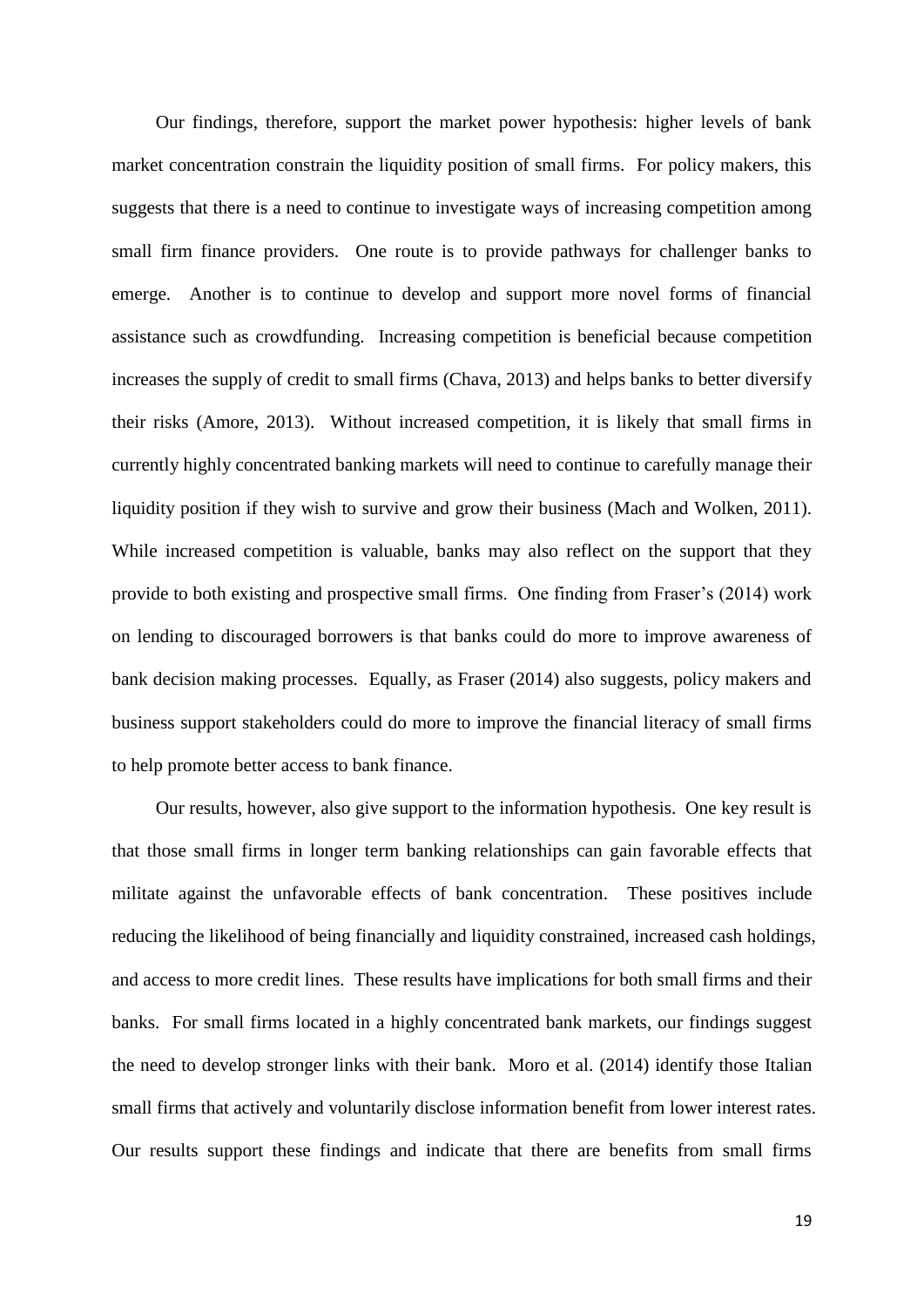developing closer links with their bank. They also suggest that small firms operating in concentrated bank markets may be better placed by adopting a more monogamous relationship with their bank. Equally, one way of promoting better banking relationships is for banks to adopt more relationship orientated rather than transaction based support to their small firm clients.

The fact that we find support for both the market power and information hypotheses is perhaps not surprising. Each of these theoretical traditions approach small firm liquidity from differing start points and are not mutually exclusive: market power is focused on the efficiency considerations of bank market concentration on the supply of finance while the information hypothesis is focused on the impacts of information asymmetries on small firm liquidity. Our support for both hypotheses, therefore, implies that unbridled bank competition may have leave banks open to 'free-rider' issues that make them less willing to acquire private information from informationally opaque small firms. This implies that policy makers have a difficult juggling act in developing banking markets that allow competition to thrive while still allowing banks to develop mutually beneficial relationships with their small firm customers.

We recognize that this paper – like all papers - is subject to some limitations. Despite the comprehensive nature of our data, we would have liked to investigate HHI as a continuous variable. Unfortunately, these data remain confidential. Moreover, as with other banking market structure measures (e.g. Lerner's Index,  $CR_n$ ), one other limitation of using HHI is that it fails to fully capture non-bank sources of competition. Although depository financial institutions such as commercial banks remain the pre-eminent financial service and product supplier to small firms (Mach and Wolken, 2006), sources of small firm funding from non-bank sources have become more readily available which have led to changes – which our data do not fully allow us to capture – in terms of small firm financing (Fraser et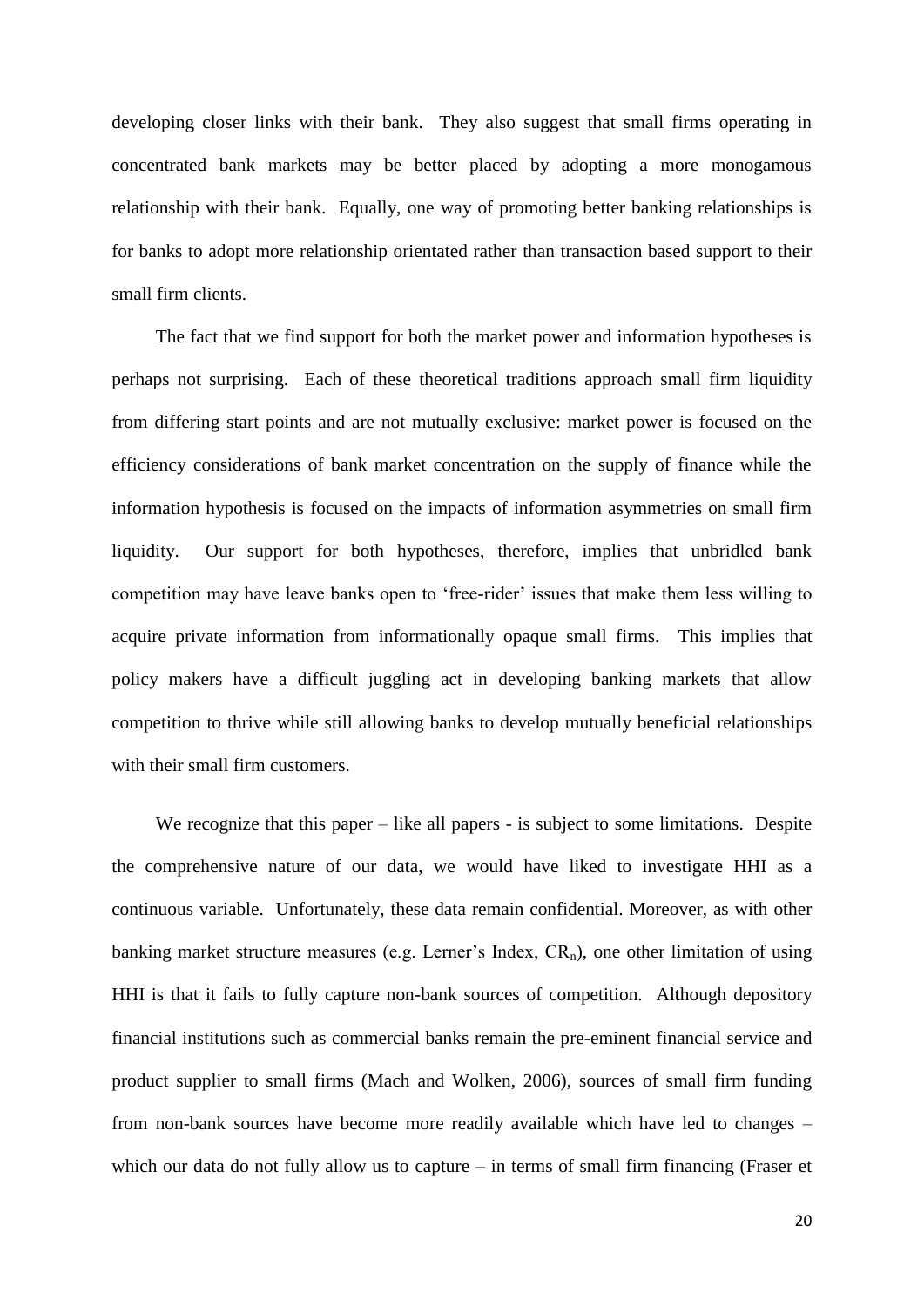al., 2015; Kirby and Worner, 2014). Hence, we call for further research on how the mix of bank and non-bank financing by small firms impacts on the liquidity position of small firms.

Our cross-sectional data also do not allow us to explicitly investigate endogeneity. Hence, although in our robustness checks we adopt Craig and Hardee's (2007) approach to examining endogeneity, our results need to be interpreted cautiously. Moreover, although we use weights to inhibit selection bias, our results may still under-represent very young and very small firms. Nonetheless, we hope that this research encourages other researchers to examine further nuances in the relationship between bank concentration, relationship banking and small firm liquidity. Future research, for example, could extend our research by considering how small firm performance and cash holdings vary with differing bank market conditions. In addition, future research could usefully consider the possible non-monotonical effects of banking market concentration on small firms so that future theorizing can further identify the boundary conditions of both the market power and information hypotheses. Indeed, although our results do provide some support for the information hypothesis, it would be useful for further research to consider when, for example, relationship banking in concentrated banking markets begins to militate against the unfavorable effects of bank concentration. Equally, further research could fruitfully build on what we are not able to do in this paper and consider how bank size and market share influences small firm liquidity. Finally, although bank concentration levels have remained stable over this century and some of the effects of the financial crisis may have lessened for recovering small firms (Cowling et al., 2015), there is a need for further work on the impacts of the financial crisis on small business banking market and small business liquidity.

In summary, this paper has used large scale comprehensive US data to examine the effects of bank concentration and relationship banking on small firm liquidity. It is a departure from prior research because we have examined cash holdings, lines of credit and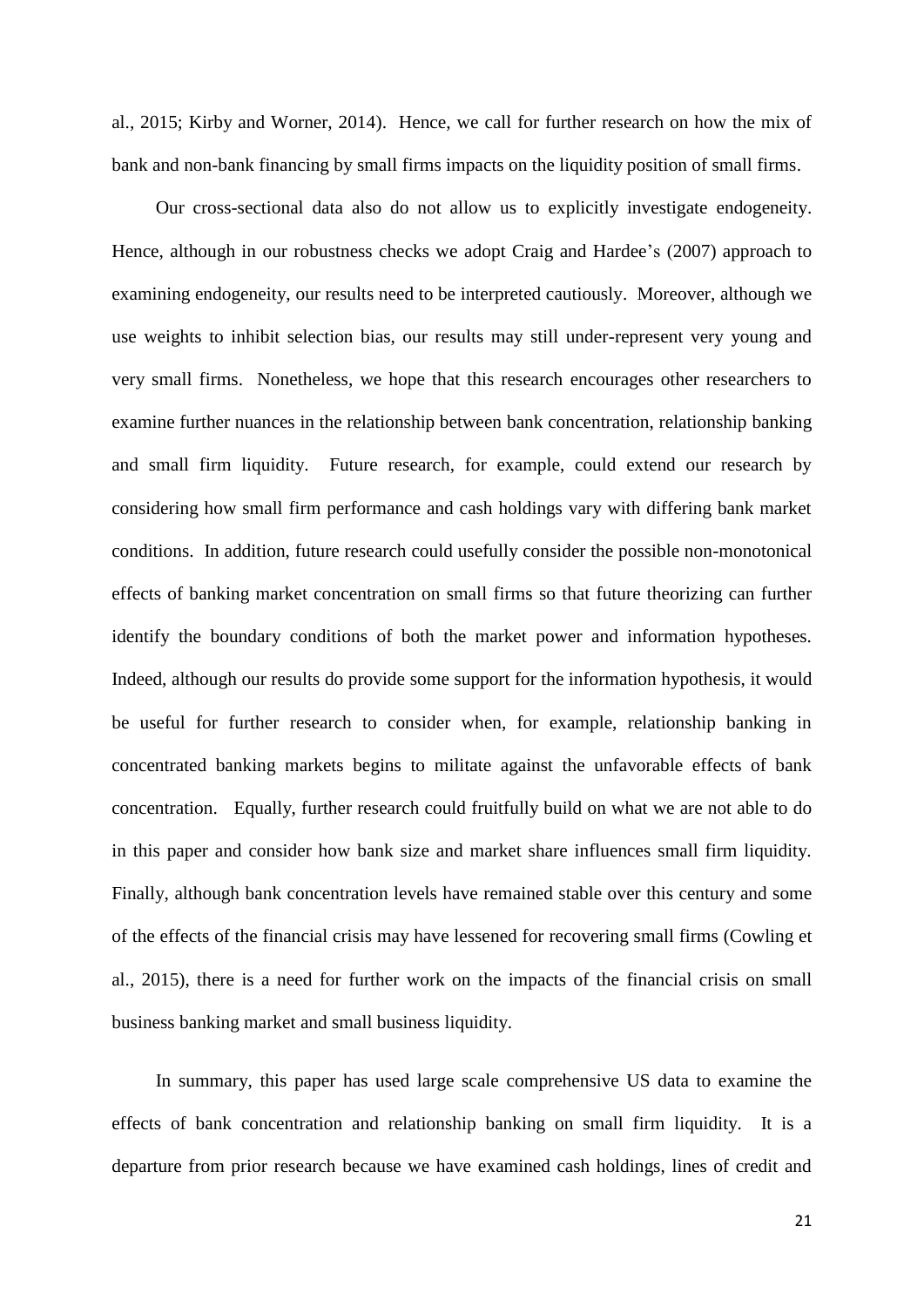trade credit both independently and jointly. Our results provide evidence of market power effects but also demonstrate that small firms can gain benefits from relationship banking that can militate against these bank concentration effects. We see that these findings have important implications for policy makers, banks and small firms, particularly as bank market concentration has been a persistent feature of banking in the US and other developed economies.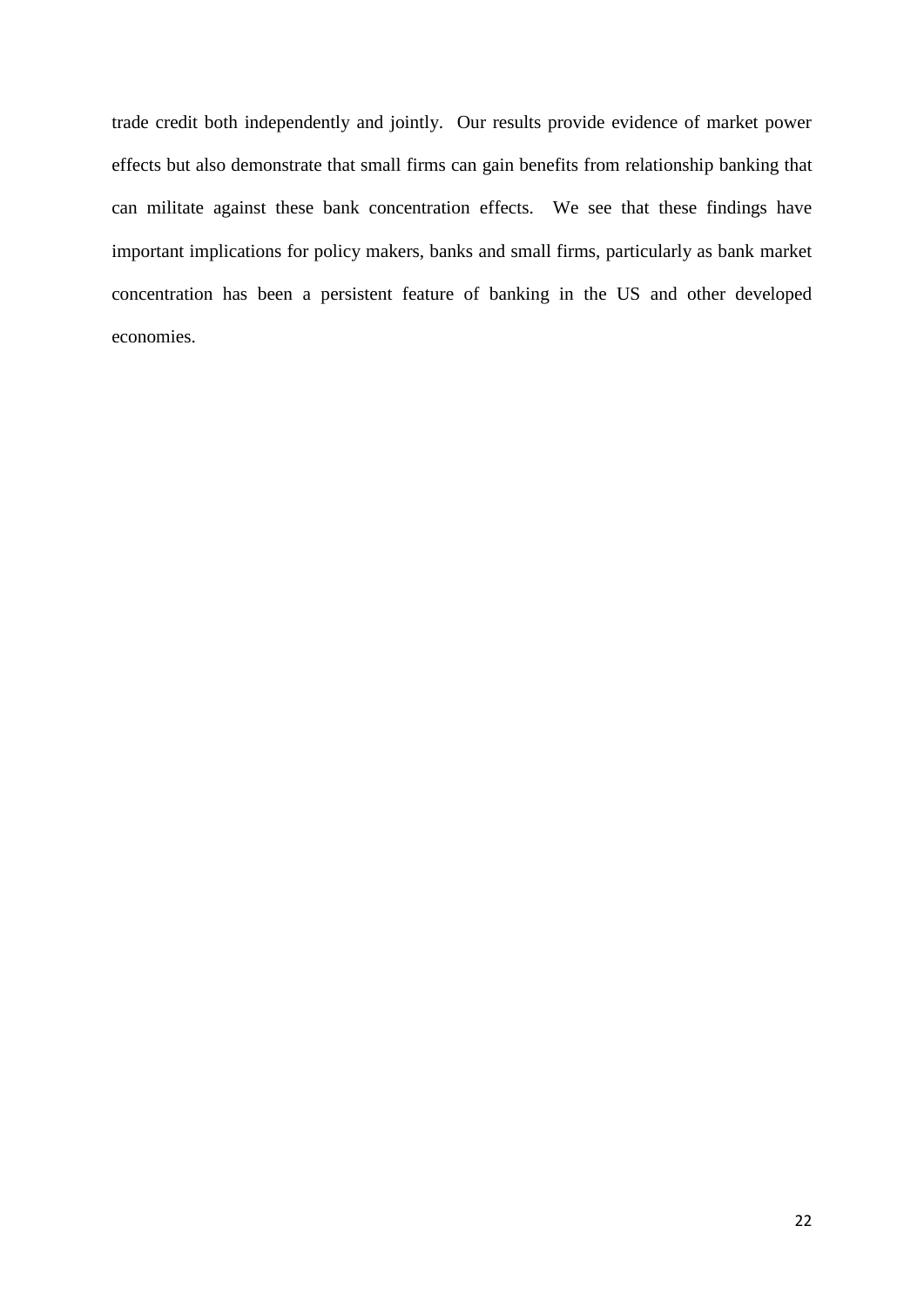#### **REFERENCES**

- Acharya, VV, Almeida, H and Campello, M (2013) Aggregate risk and the choice between cash and lines of credit. *Journal of Finance* 68(5): 2059-2116.
- Agostino, M, Gagliardi, F and Trivieri, F (2011) Bank competition, lending relationships and firm default risk: An investigation of Italian SMEs. *International Small Business Journal*. 30(8): 907-943.
- Al-Najjar, B (2015) The effect of governance mechanisms on small and medium-sized enterprise cash holdings: evidence from the United Kingdom. *Journal of Small Business Management* 53(2): 303-320.
- Amore, MD, Schneider, C. and Zaldokas, A (2013) Credit supply and corporate innovation. *Journal of Financial Economics* 109(3): 835-855.
- Ang, JS (1991) Small business uniqueness and the theory of financial management. *Journal of Small Business Finance* 1(1): 1-13.
- Bates, TW, Chang, C, Chi, J (2011) Why has the value of cash increased over time? *Working Paper*, Arizona State University.
- Beck, T, Demirgüç-Kunt, A, Maksimovic, V (2004) Bank competition and access to finance: international evidence. *Journal of Money Credit and Banking* 36(3): 627-648.
- Beck, T and Demirgüç-Kunt, A (2006) Small and medium-size enterprises: access to finance as a growth constraint. *Journal of Banking and Finance* 30(11): 2931-2943.
- Berger, AN, Demirgüç-Kunt, A, Levine, R, and Haubrich, JG (2004) Bank concentration and competition: an evolution in the making. *Journal of Money, Credit and Banking* 36(3): 433-451.
- Berger, AN, Klapper, LF and Udell, GF (2001) The ability of banks to lend to informationally opaque small businesses. *Journal of Banking and Finance* 25(12): 2127- 2167.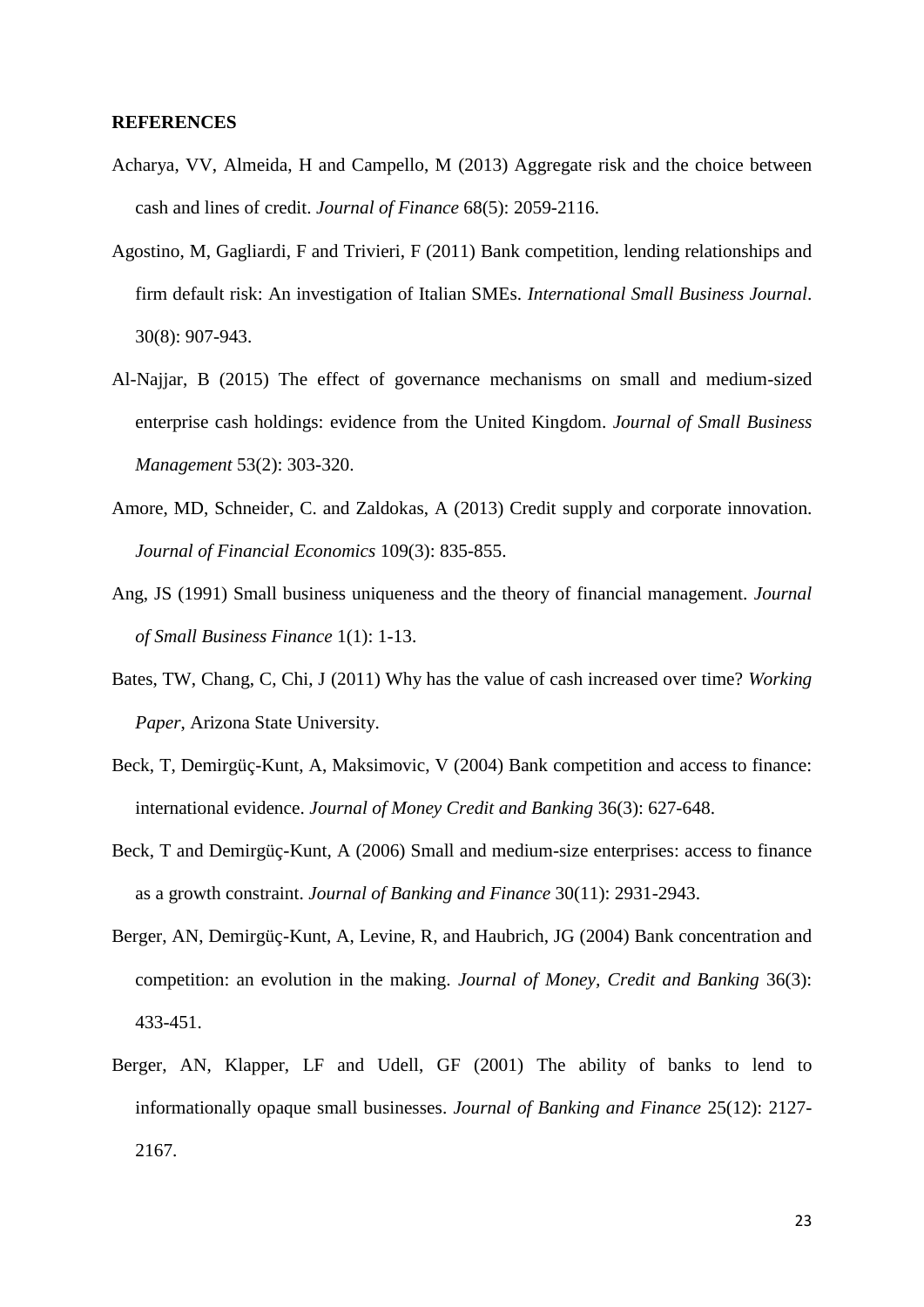- Cetorelli, N and Strahan, PE (2006) Finance as a barrier to entry: bank competition and industry structure in Local U.S. markets. *Journal of Finance* 61(1): 437-461.
- Chava, S, Oettl, A, Subramanian, A and Subramanjan, KV (2013) Banking deregulation and innovation. *Journal of Financial Economics* 109(3), 759-774.
- Chong, TT, Lu, L and Ongena, S (2013) Does banking competition alleviate or worsen credit constraints faced by small-and medium-sized enterprises? Evidence from China. *Journal of Banking & Finance* 37(9): 3412-3424.
- Compello, M, Giambona, E, Graham, JR and Harvey, CR (2011) Liquidity management and corporate investment during a financial crisis. *Review of Financial Studies* 24(6): 1944- 1979.
- Cowling, M, Liu, W, Ledger, A, and Zhang, N (2015) What really happens to small and medium-sized enterprises in a global economic recession? UK evidence on sales and job dynamics. *International Small Business Journal* 33(5): 488-513.
- Craig, SG, and Hardee, P, (2007) The impact of bank consolidation on small business credit availability. *Journal of Banking & Finance* 31(4):1237-1263.
- Cuñat, V, 2007. Trade credit: suppliers as debt collectors and insurance providers. *Review of Financial Studies* 20(2): 491-527.
- Degryse, H and Ongena, S (2005) Distance, lending relationships and competition. *Journal of Finance* 60(1): 231-266.
- Dell'Ariccia, G and Marquez, R (2004) Information and bank credit allocation. *Journal of Financial Economics* 72(1): 185-214.
- D'Mello, R, Krishnaswami, S and Larkin, PJ (2008) Determinants of corporate cash holdings: evidence from spin-offs. *Journal of Banking and Finance* 32(7): 1209-1220.
- Ehling, P and Haushalter, D (2012) When does cash matter? evidence for private firms. *Working Paper*. No. 6/2011. Centre for Corporate Governance Research*.*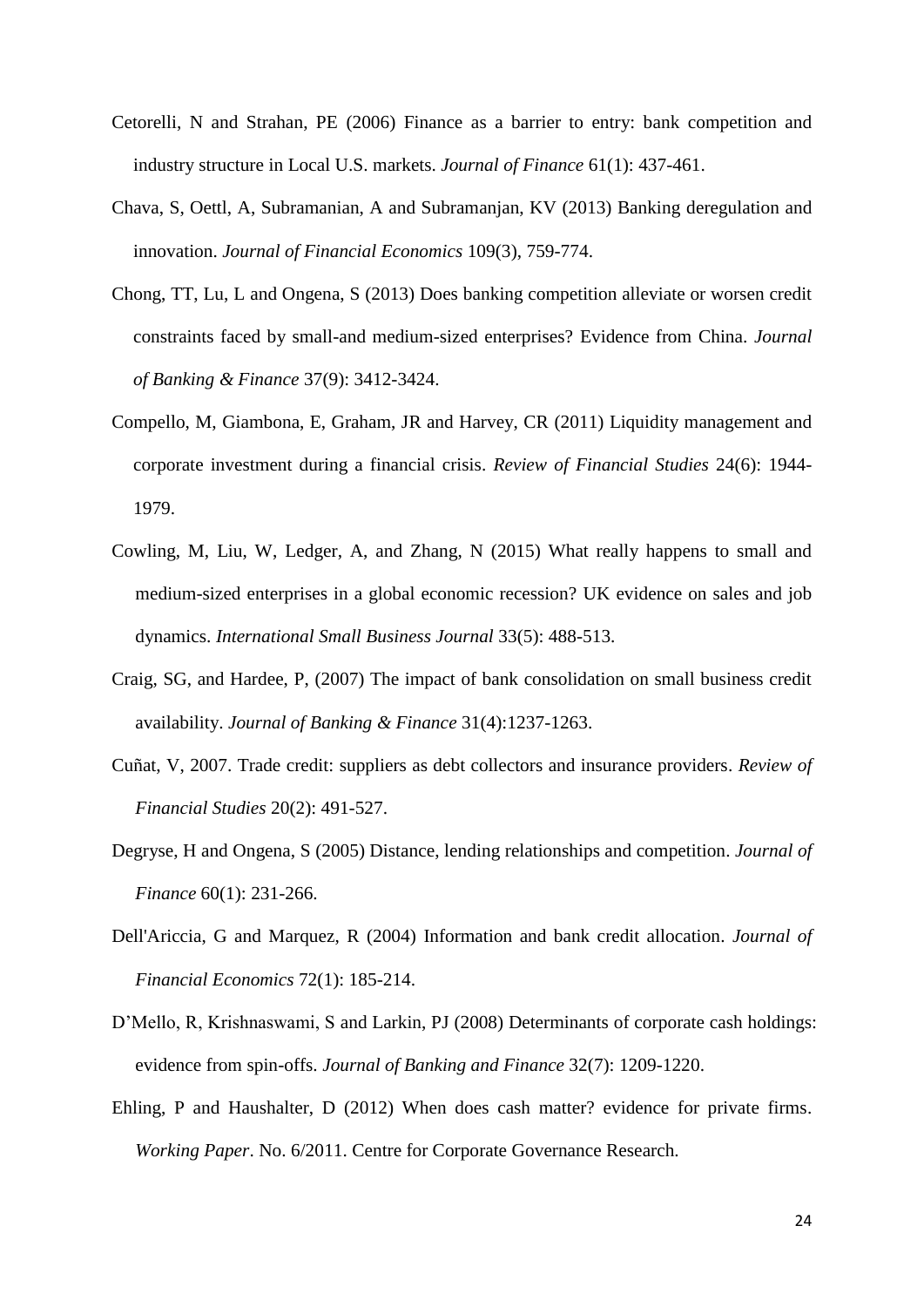- Faulkender, MW (2002) Cash holdings among small businesses. *Working Paper*, Washington University in St. Louis.
- Fraser, S (2014) Back to borrowing? Perspectives on the 'arc of discouragement'. *ERC White Paper No. 8.* Enterprise Research Centre.
- Fraser, S, Bhaumik, SK, and Wright, M (2015). What do we know about entrepreneurial finance and its relationship with growth? *International Small Business Journal*, *33*(1), 70- 88.
- García-Teruel, PJ and Martínez-Solano, P (2008) On the determinants of SME cash holdings: evidence from Spain. *Journal of Business Finance and Accounting* 35(1-2): 127-149.
- Han, L, Fraser, S and Storey, DJ (2009a) Are good or bad borrowers discouraged from applying for loans? Evidence from US small business credit markets. *Journal of Banking and Finance* 33(2): 415-424.
- Han, L, Fraser, S and Storey, DJ (2009b) The role of collateral in entrepreneurial finance. *Journal of Business Finance and Accounting* 36(3-4): 424-455.
- Han, L and Zhang, S (2012) Asymmetric information, market conditions and entrepreneurial finance. In Cumming D (ed.) *The Oxford Handbook of Entrepreneurial Finance*. Oxford University Press, 341-368.
- Harford, J, Sattar, AM and Maxwell, WF (2008) Corporate governance and firm cash holdings in the US. *Journal of Financial Economics* 87(3): 535-555.
- Hernández-Cánovas, G and Martínez-Solano, P (2007) Effect of the number of banking relationships on credit availability: evidence from panel data of Spanish small firms. *Small Business Economics* 28(1): 37-53.
- Houston, JF and James, CM (2001) Do relationships have limits? Banking relationships, financial constraints, and investment. *The Journal of Business* 74(3): 347-374.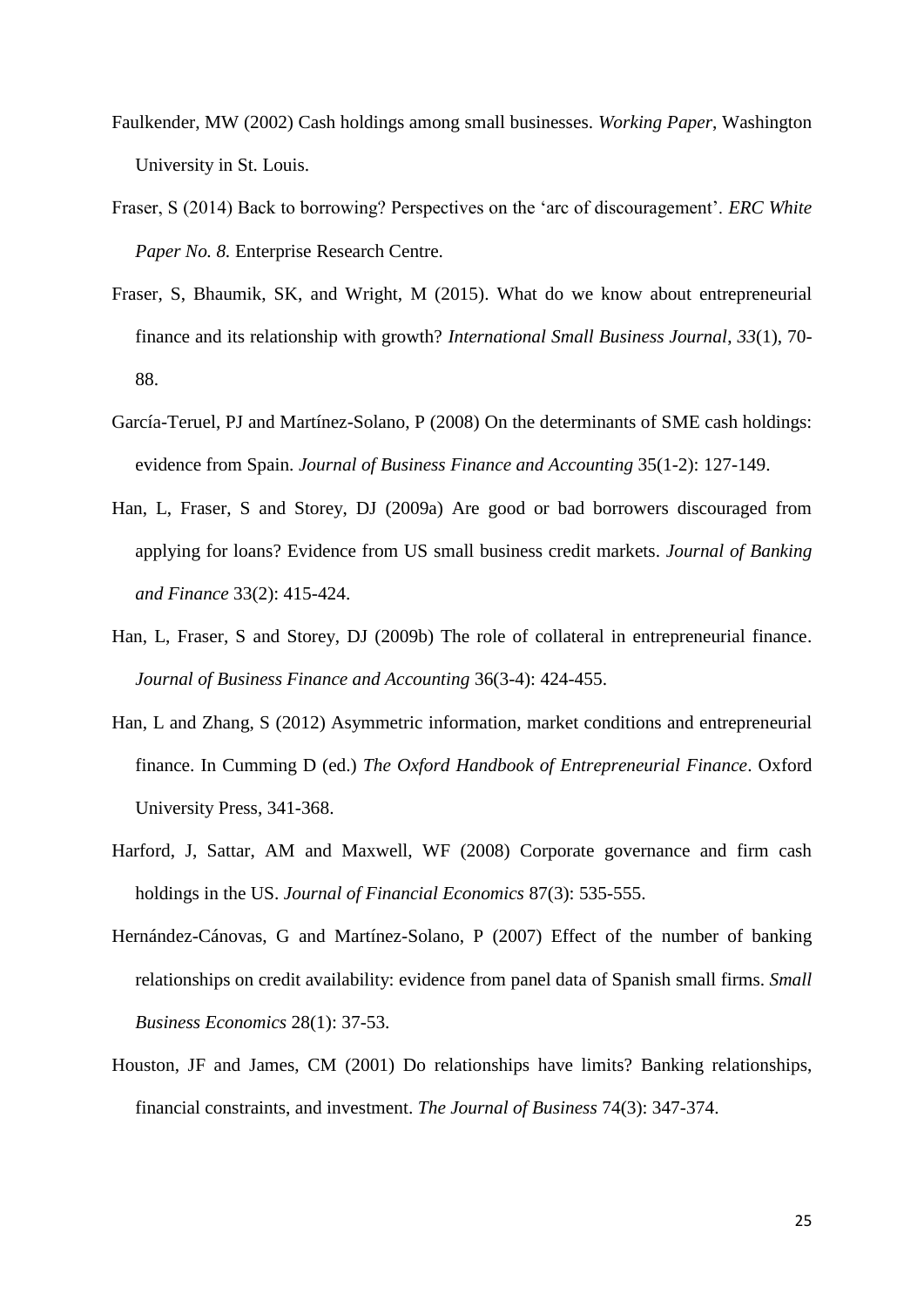- Iturralde, T, Maseda, A and San-Jose, L (2010) Empirical evidence of banking relationships for Spanish SMEs. *International Small Business Journal* 28(3): 274-295.
- Kirby, E, and Worner, S (2014) Crowd-funding: an infant industry growing fast. *IOSCO, Madrid*.
- Klein, MA (1971) A theory of the banking firm. *Journal of Money, Credit and Banking* 3(2): 205-218.
- Lins, KV, Servaes, H and Tufano, P (2010) What drives corporate liquidity? An international survey of cash holdings and lines of credit. *Journal of Financial Economics* 98(1): 160- 176.
- Love, I, Preve, LA and Sarria-Allende, V (2007) Trade credit and bank credit: evidence from recent financial crises. *Journal of Financial Economics* 83(2): 453-469.
- Mach, TL and Wolken, JD (2011) Examining the impact of credit access on small firm survivability. *Finance and Economics Discussion Series 2011-35*, Board of Governors of the Federal Reserve System.
- Mach, TL and Wolken, JD (2006) Financial services used by small businesses: evidence from the 2003 survey of small business finances. *Federal Reserve Bulletin*. (Oct.): 167-195.
- Marquez, R (2002) Competition, adverse selection, and information dispersion in the banking industry. *Review of Financial Studies* 15(3): 901-926.
- Maudos, J and de Guevara, JF (2007) The cost of market power in banking: social welfare loss vs. cost inefficiency. *Journal of Banking & Finance* 31(7): 2103-2125.
- McGuinness, G and Hogan, T (2014) Bank credit and trade credit: Evidence from SMEs over the financial crisis. *International Small Business Journal* Forthcoming.
- Moro, A, Fink, M and Kauronen (2014) How do banks assesses entrepreneurial competence? The role of voluntary information disclosure, *International Small Business Journal*. 32(5): 525-544.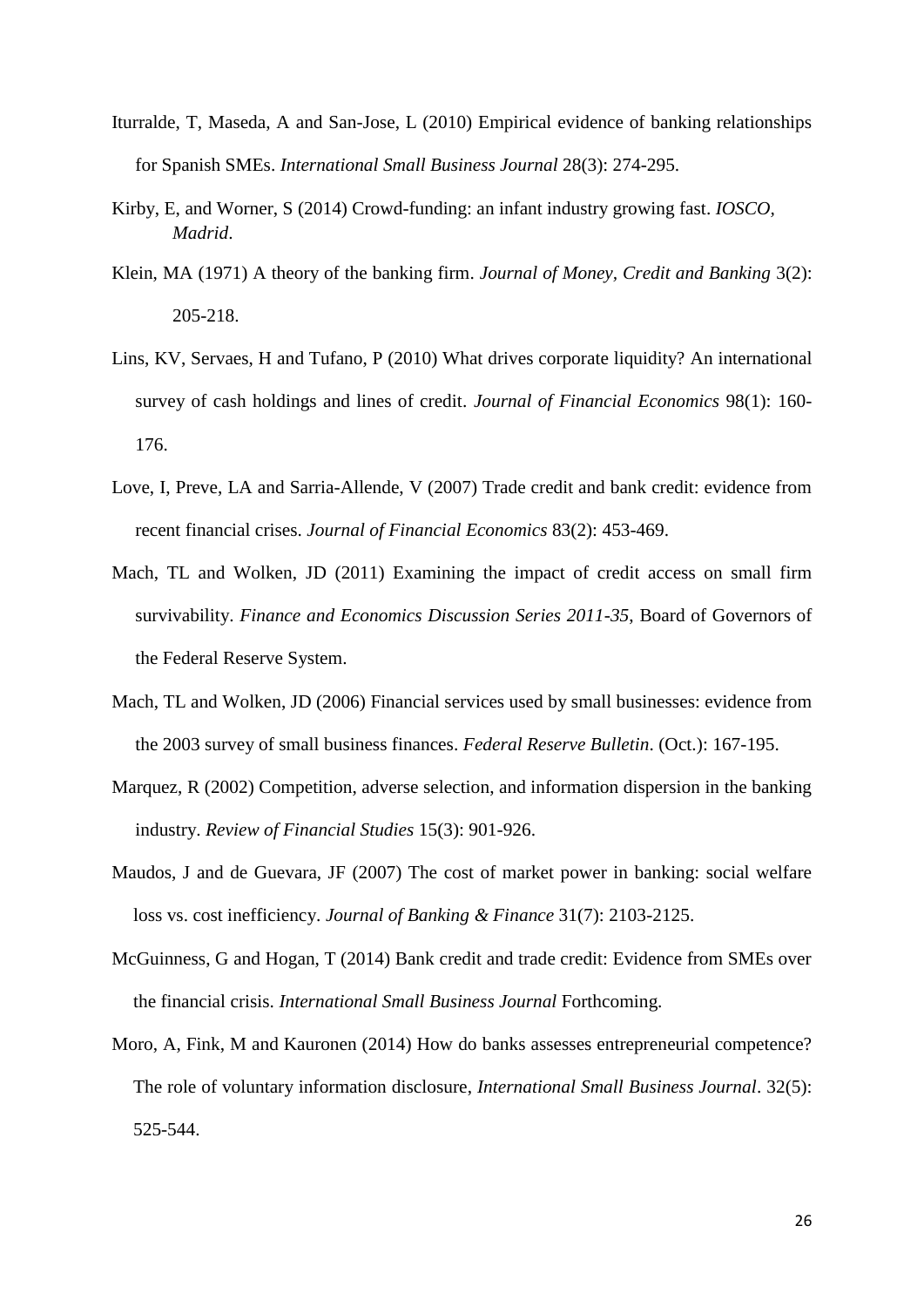Opler, T, Pinkowitz, L and Stulz, R, and Williamson, R (1999) The determinants and implications of corporate cash holdings. *Journal of Financial Economics* 52(1): 3-46.

- Ozkan, A & Ozkan, N (2004) Corporate cash holdings: an empirical investigation of UK companies. *Journal of Banking and Finance* 28(9): 2103-2134.
- Petersen, MA and Rajan, RG (1994) The benefits of lending relationships: evidence from small business data. *Journal of Finance* 49(1): 3-37.
- Petersen, MA and Rajan, RG (1995) The effect of credit market competition on lending relationships. *Quarterly Journal of Economics* 110(2): 407-443.
- Petersen, MA and Rajan, RG (1997) Trade credit: theories and evidence. *Review of Financial Studies* 10(3): 661-691.
- Pinkowitz, L and Williamson, R (2001) Bank power and cash holdings: evidence from Japan. *Review of Financial Studies* 14(4): 1059-1082.
- Pinkowitz, L, Stulz, R and Williamson, R (2006) Does the contribution of corporate cash holdings and dividends to firm value depend on governance? A cross-country analysis. *Journal of Finance* 61(6): 2725-2751.
- Ratti, RA, Lee, S and Seol, Y (2008) Bank concentration and financial constraints on firmlevel investment in Europe. *Journal of Banking & Finance* 32(12): 2684-2694.
- Rice, T and Strahan, PE (2010) Does credit competition affect small-firm finance. *Journal of Finance* 65(3): 861-889.
- Ryan, RM, O'Toole, CM and McCann, F (2014) Does bank market power affect SME financing constraints. *Journal of Banking & Finance* 49(Dec): 495-505.
- SSBF98 and SSBF03. *Survey of Small Business Finances 1998 and 2003*: The Federal Reserve Board. (http://www.federalreserve.gov/pubs/oss/oss3/nssbftoc.htm).
- Stein, JC (2002) Information production and capital allocation: decentralized versus hierarchical firms. *Journal of Finance* 57(5): 1891-1921.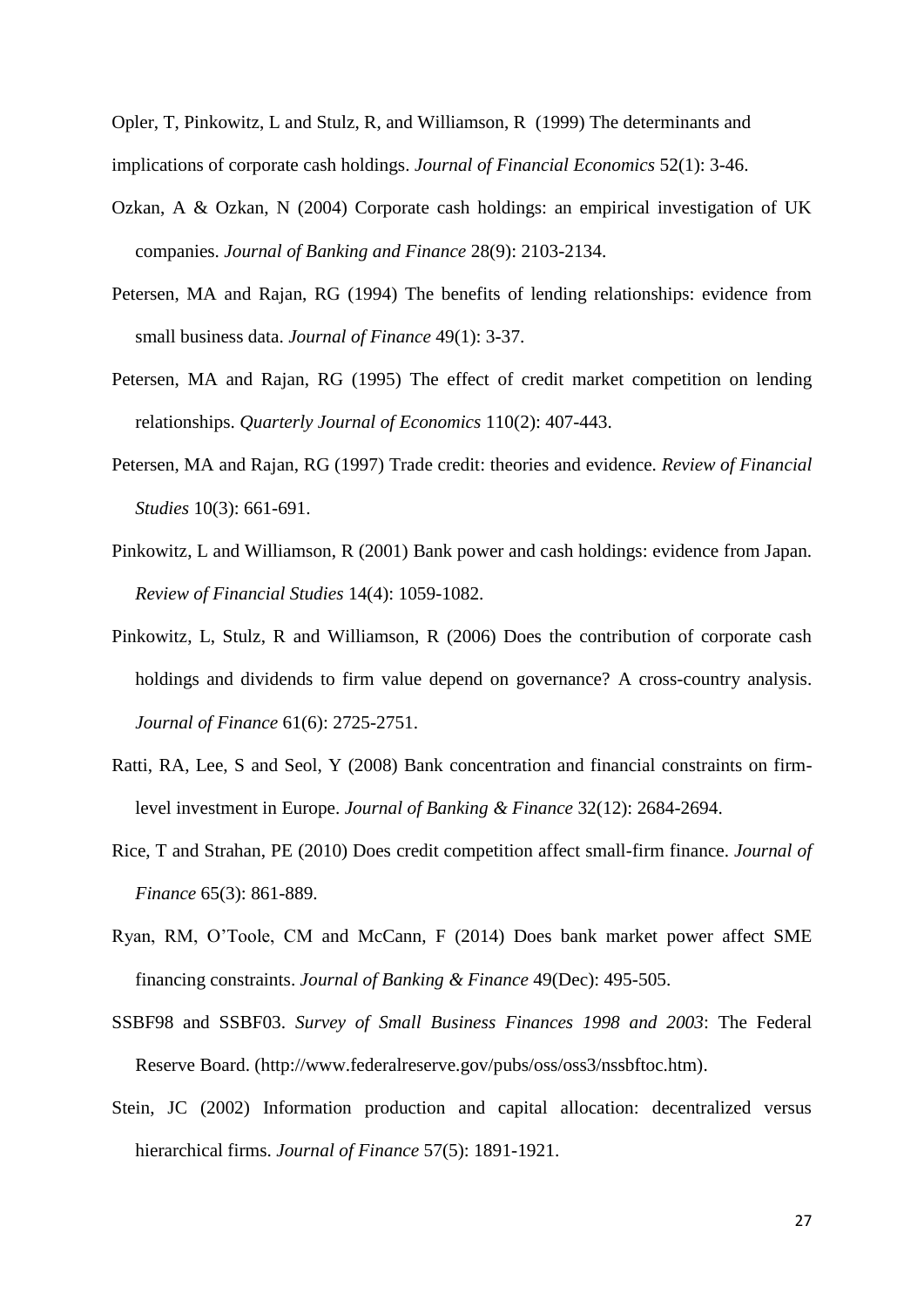- Storey, DJ and Greene, FJ (2010) *Small Business and Entrepreneurship:* Harlow: Pearson Education Limited.
- Sufi, A (2009) Bank lines of credit in corporate finance: an empirical analysis. *Review of Financial Studies* 22(3): 1057-1088.
- Vickery, J (2008) How and why do small firms manage interest rate risk. *Journal of Financial Economics* 87(2): 446-470.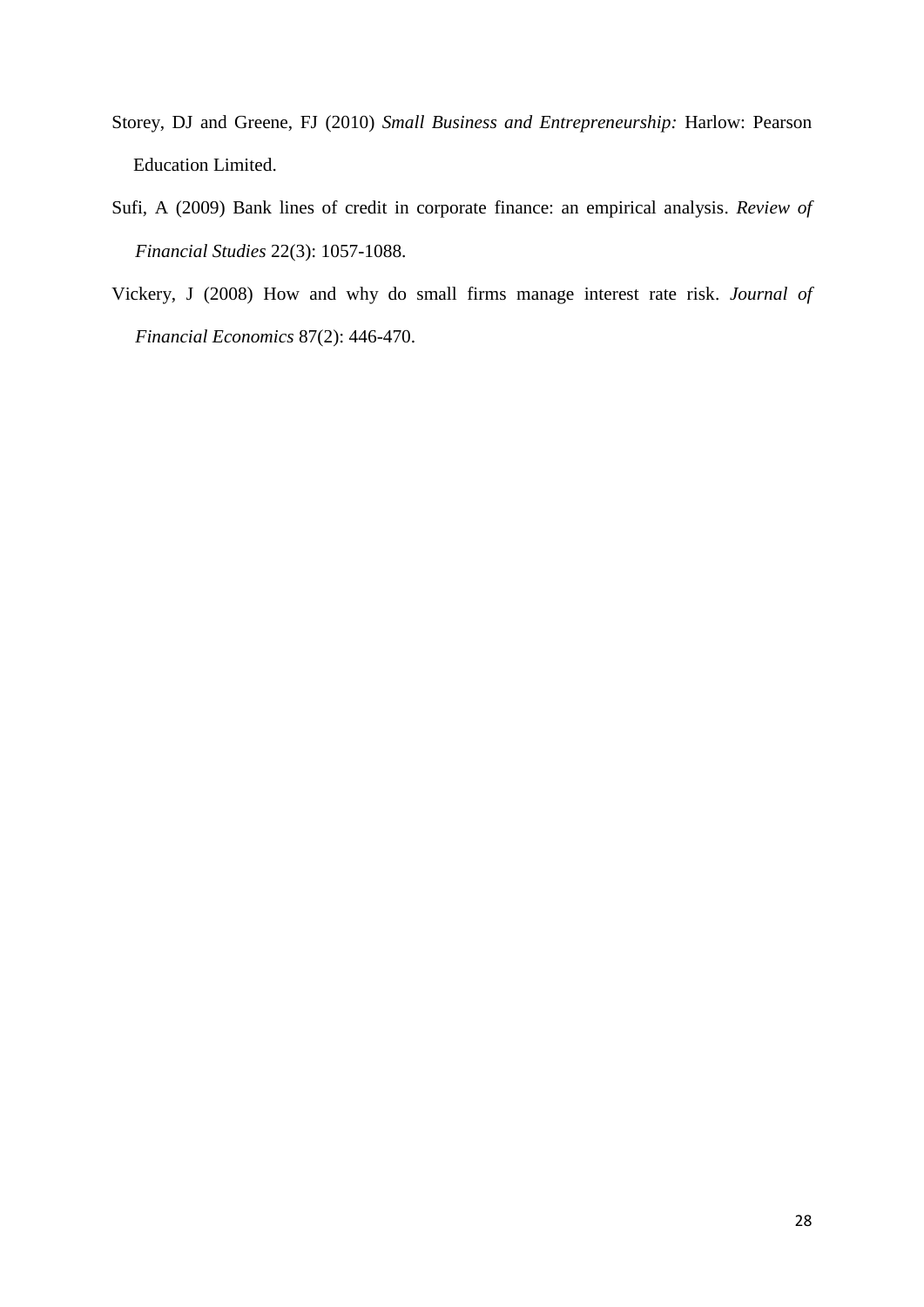| Table 1: Variable Definitions and Descriptive Statistics |  |  |  |
|----------------------------------------------------------|--|--|--|
|----------------------------------------------------------|--|--|--|

|                                                                    | <b>Pooled Samples</b> |         | 1998         |          | 2003         |         |              |
|--------------------------------------------------------------------|-----------------------|---------|--------------|----------|--------------|---------|--------------|
| Variables                                                          | Obs                   | Mean    | Std.<br>Dev. | Mean     | Std.<br>Dev. | Mean    | Std.<br>Dev. |
| <b>Small business liquidity and finance</b>                        |                       |         |              |          |              |         |              |
| Cash/Total Assets <sup>(1)</sup>                                   | 7476                  | 0.23    | 0.28         | 0.23     | 0.28         | 0.23    | 0.28         |
| $\mathbf{Cash}/\mathbf{Sales}^{(1)}$                               | 7497                  | 0.08    | 0.11         | 0.07     | 0.11         | 0.08    | 0.11         |
| Total Lines Of Credits To Assets <sup>(1)</sup>                    | 7650                  | 0.18    | 0.34         | 0.15     | 0.32         | 0.21    | 0.36         |
| Unused Lines Of Credit To Asset <sup>(1)</sup>                     | 7650                  | 0.10    | 0.21         | 0.09     | 0.19         | 0.12    | 0.22         |
| Trade Credit/Cost Of Goods <sup>(1)</sup>                          | 7801                  | 0.06    | 0.10         | 0.06     | 0.11         | 0.04    | 0.08         |
| Being Liquidity Constrained (0,1)                                  | 3392                  | 0.24    | 0.43         | 0.26     | 0.44         | 0.22    | 0.42         |
| Being Financially Constrained (0,1)                                | 7801                  | 0.20    | 0.40         | 0.24     | 0.43         | 0.16    | 0.37         |
| Cash / (Cash + Total Lines Of Credit)                              | 7203                  | 0.68    | 0.40         | 0.72     | 0.39         | 0.65    | 0.41         |
| Cash / (Cash + Trade Credit <sup>(2)</sup> )                       | 7234                  | 0.66    | 0.37         | 0.65     | 0.38         | 0.68    | 0.36         |
| Trade Credit/(Trade Credit <sup>(2)</sup> + Total Lines Of Credit) | 5267                  | 0.56    | 0.42         | 0.61     | 0.41         | 0.52    | 0.42         |
| Penalty Charges % If Trade Credit Paid Late <sup>(3)</sup>         | 5260                  | 1.07    | 2.09         | 1.18     | 2.23         | 0.98    | 1.98         |
| <b>Banking market condition (HHI)</b>                              |                       |         |              |          |              |         |              |
| HHI competitive $(0,1)$                                            | 7800                  | 0.06    | 0.24         | 0.05     | 0.22         | 0.07    | 0.25         |
| HHI moderately concentrated (0,1)                                  | 7800                  | 0.44    | 0.50         | 0.43     | 0.49         | 0.44    | 0.50         |
| HHI highly concentrated (0,1)                                      | 7800                  | 0.50    | 0.50         | 0.52     | 0.50         | 0.49    | 0.50         |
| <b>Banking Relationship</b>                                        |                       |         |              |          |              |         |              |
| Length Of Primary Relationship (Years)                             | 7600                  | 9.81    | 9.72         | 7.99     | 8.28         | 11.32   | 10.54        |
| Distance (Natural Log Miles To Primary Bank)                       | 7600                  | 1.50    | 1.37         | 1.49     | 1.37         | 1.51    | 1.37         |
| Bank $(0,1)$                                                       | 7600                  | 0.85    | 0.36         | 0.86     | 0.35         | 0.84    | 0.37         |
| Number Of Relationships                                            | 7801                  | 2.59    | 1.82         | 2.36     | 1.73         | 2.78    | 1.87         |
| <b>Firm Characteristics</b>                                        |                       |         |              |          |              |         |              |
| Corporation $(0,1)$                                                | 7769                  | 0.55    | 0.50         | 0.49     | 0.50         | 0.60    | 0.49         |
| Risk Rating (1 Least Risky; 5 Most Risky)                          | 7772                  | 2.86    | 1.06         | 2.97     | 1.04         | 2.77    | 1.08         |
| Industrialized Return On Assets (ROA)                              | 7497                  | $-0.05$ | 0.07         | $-0.08$  | 0.09         | $-0.02$ | 0.04         |
| Current Ratio (Current Liability/Assets)                           | 7648                  | 0.20    | 0.28         | 0.21     | 0.30         | 0.18    | 0.26         |
| Inventory/Assets                                                   | 7649                  | 0.15    | 0.23         | 0.16     | 0.23         | 0.14    | 0.22         |
| Industry Cash Flow Risk (Std.Dev Of Cash Flow To Asset<br>Ratio)   | 7801                  | 1.74    | 0.38         | 1.82     | 0.34         | 1.68    | 0.39         |
| Firm Age                                                           | 7801                  | 15.54   | 12.28        | 14.44    | 12.11        | 16.46   | 12.34        |
| Start-Up (0, 1): Firm Age Less Than 2 Years                        | 7801                  | 0.07    | 0.26         | $0.08\,$ | 0.27         | 0.07    | 0.25         |
| Total Assets <sup>(3)</sup> (In \$M)                               | 7650                  | 1.96    | 7.90         | 1.49     | 5.37         | 2.35    | 9.50         |
| Total Sales <sup>(3)</sup> (In \$10m)                              | 7685                  | 0.41    | 1.14         | 0.35     | 1.51         | 0.46    | 1.31         |
| <b>Total Employees</b>                                             | 7801                  | 28.78   | 56.47        | 25.53    | 54.60        | 31.51   | 57.86        |
| <b>Other Control Variables</b>                                     |                       |         |              |          |              |         |              |
| Regional GDP Growth (1 Year Lagged)%                               | 7801                  | 5.62    | 1.26         | 6.13     | 1.16         | 5.19    | 1.18         |

To control for outlier effects, variables<sup>(1)</sup> are winsorized at  $5/95<sup>th</sup>$  percentile. The real value of trade credit is not available from the data. What is available is the % of costs of goods are on trade credit. We therefore follow Love et al. (2007) and use 'trade payables' to measure trade credits in the variables<sup>(2)</sup>. Variables<sup>(3)</sup> are in original value and in natural logarithm value in the following analysis.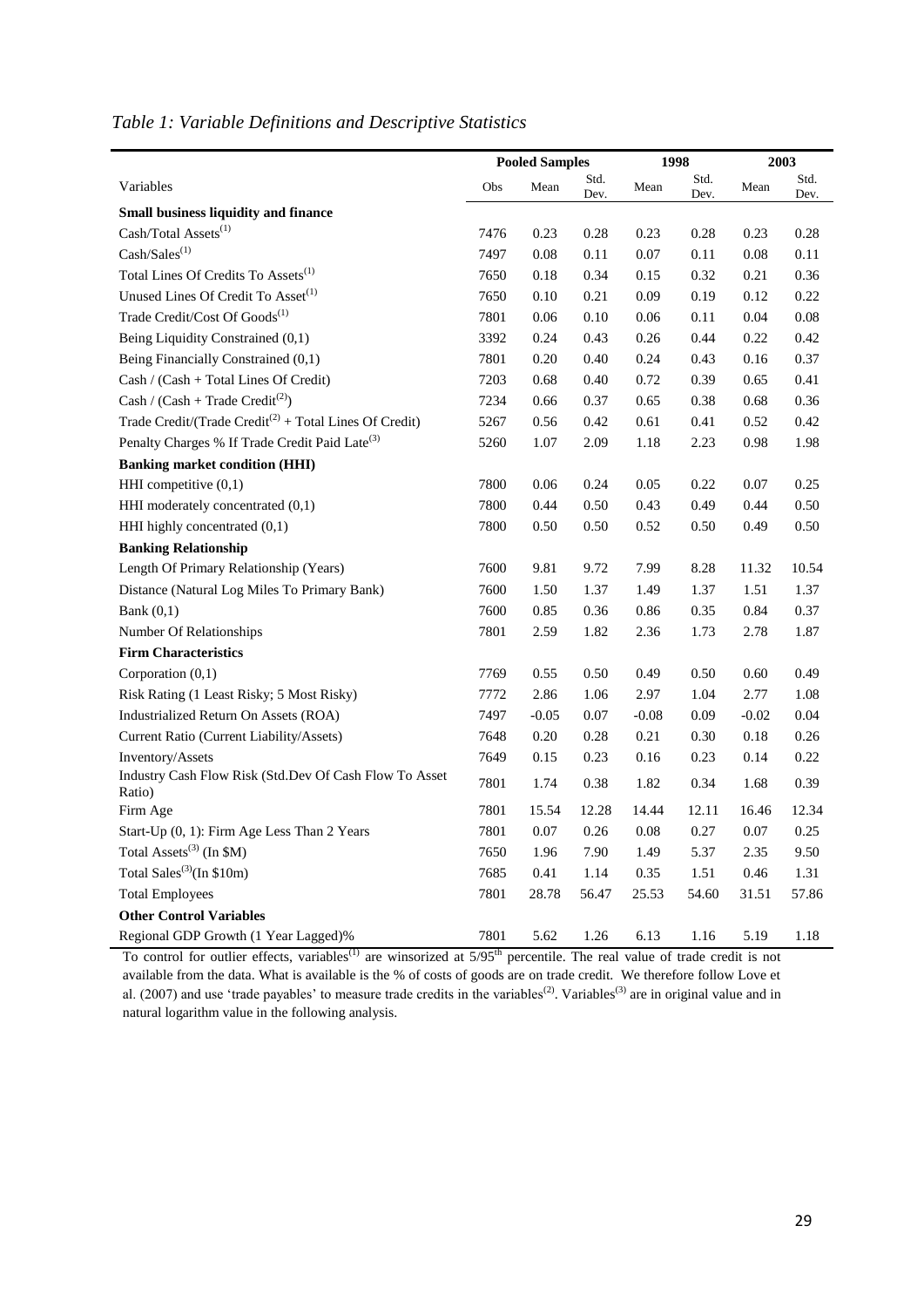| <b>Dependent Variable</b>                                       | $\overline{\text{cash/sales}}^{(1)}$ |                           |  |  |
|-----------------------------------------------------------------|--------------------------------------|---------------------------|--|--|
| Model                                                           | 1                                    | $\overline{2}$            |  |  |
|                                                                 | $0.1322***$                          | $0.1362***$               |  |  |
| Constant                                                        | (0.0320)                             | (0.0324)                  |  |  |
| <b>Macroeconomic Characteristics</b>                            |                                      |                           |  |  |
| Regional GDP growth %                                           | $-0.0014$                            | $-0.0014$                 |  |  |
|                                                                 | (0.0016)                             | (0.0016)                  |  |  |
| <b>Firm Characteristics</b>                                     |                                      | $0.0052***$               |  |  |
| Log Total assets $(\$)$                                         | $0.0052^{***}$                       |                           |  |  |
|                                                                 | (0.0009)<br>$-0.0241$ ***            | (0.0009)<br>$-0.0243***$  |  |  |
| Corporation $(0,1)$                                             |                                      |                           |  |  |
|                                                                 | (0.0043)<br>$-0.0079***$             | (0.0044)<br>$-0.0080$ *** |  |  |
| Risk rating (1 least risky; 5 most risky)                       |                                      |                           |  |  |
| <b>Industrialized ROA</b>                                       | (0.0016)<br>$-0.2038***$             | (0.0016)<br>$-0.2021$ *** |  |  |
|                                                                 | (0.0318)                             | (0.0311)                  |  |  |
|                                                                 | $-0.0486$ ***                        | $-0.0485***$              |  |  |
| Current ratio                                                   | (0.0055)                             | (0.0054)                  |  |  |
|                                                                 | $-0.0577***$                         | $-0.0573***$              |  |  |
| Inventory/total assets                                          | (0.0071)                             | (0.0072)                  |  |  |
| Industry cash flow risk                                         | $-0.0107$                            | $-0.0108$                 |  |  |
|                                                                 | (0.0106)                             | (0.0106)                  |  |  |
| Firm age                                                        | 0.0002                               | 0.0002                    |  |  |
|                                                                 | (0.0002)                             | (0.0002)                  |  |  |
| Start-up                                                        | $0.0313***$                          | $0.0309***$               |  |  |
|                                                                 | (0.0065)                             | (0.0067)                  |  |  |
| <b>Relationship Characteristics</b>                             |                                      |                           |  |  |
| Length of primary relationship (year)                           | $0.0004*$                            | 0.0000                    |  |  |
|                                                                 | (0.0002)                             | (0.0004)                  |  |  |
| Distance (mile)                                                 | 0.0022                               | 0.0022                    |  |  |
|                                                                 | (0.0015)                             | (0.0015)                  |  |  |
| Bank $(0,1)$                                                    | $-0.0087$                            | $-0.0084$                 |  |  |
|                                                                 | (0.0062)                             | (0.0062)                  |  |  |
| Number of relationships                                         | $-0.0104***$                         | $-0.0104***$              |  |  |
|                                                                 | (0.0012)                             | (0.0012)                  |  |  |
| <b>Banking Market Characteristics</b>                           |                                      |                           |  |  |
|                                                                 | $-0.0038$                            | $-0.0040$                 |  |  |
| HHI competitive $(0,1)$                                         | (0.0062)                             | (0.0079)                  |  |  |
|                                                                 | $-0.0033$                            | $-0.0115$ <sup>*</sup>    |  |  |
| HHI highly concentrated $(0,1)$                                 | (0.0033)                             | (0.0060)                  |  |  |
| <b>Interaction Terms</b>                                        |                                      |                           |  |  |
| HHI moderately concentrated <sup>*</sup> Length of relationship |                                      | 0.0000                    |  |  |
|                                                                 |                                      | (0.0005)                  |  |  |
| HHI highly concentrated Length of relationship                  |                                      | 0.0008                    |  |  |
|                                                                 |                                      | (0.0004)                  |  |  |
| Control variables (industry, region and year)                   | Yes                                  | Yes                       |  |  |
| Obs                                                             | 7,050                                | 7,050                     |  |  |
| Adj $\mathbf{R}^2$                                              | 0.0906                               | 0.0917                    |  |  |
|                                                                 |                                      |                           |  |  |

*Table 2: Weighted Least Squares regression: Small firm cash holdings (dependent variable - cash/sales)*

Dependent variable used is Cash/sales<sup>(1)</sup> and defined and cash-to-sales ratio and winsorized at  $5<sup>th</sup>/95<sup>th</sup>$  percentile The model used is weighted least square (WLS) clustered by the strata provided by SSBF. \*\*\*, \*\*, \* stand for significance level at 1%, 5% and 10% respectively. Standard errors are reported in parentheses. Control variables include dummies of industry (SIC-2D), region and year. Results of control variables are not reported but available on request from authors. VIF values show a highest value of 4.33 except for interaction terms, indicating little evidence of multicollinearity.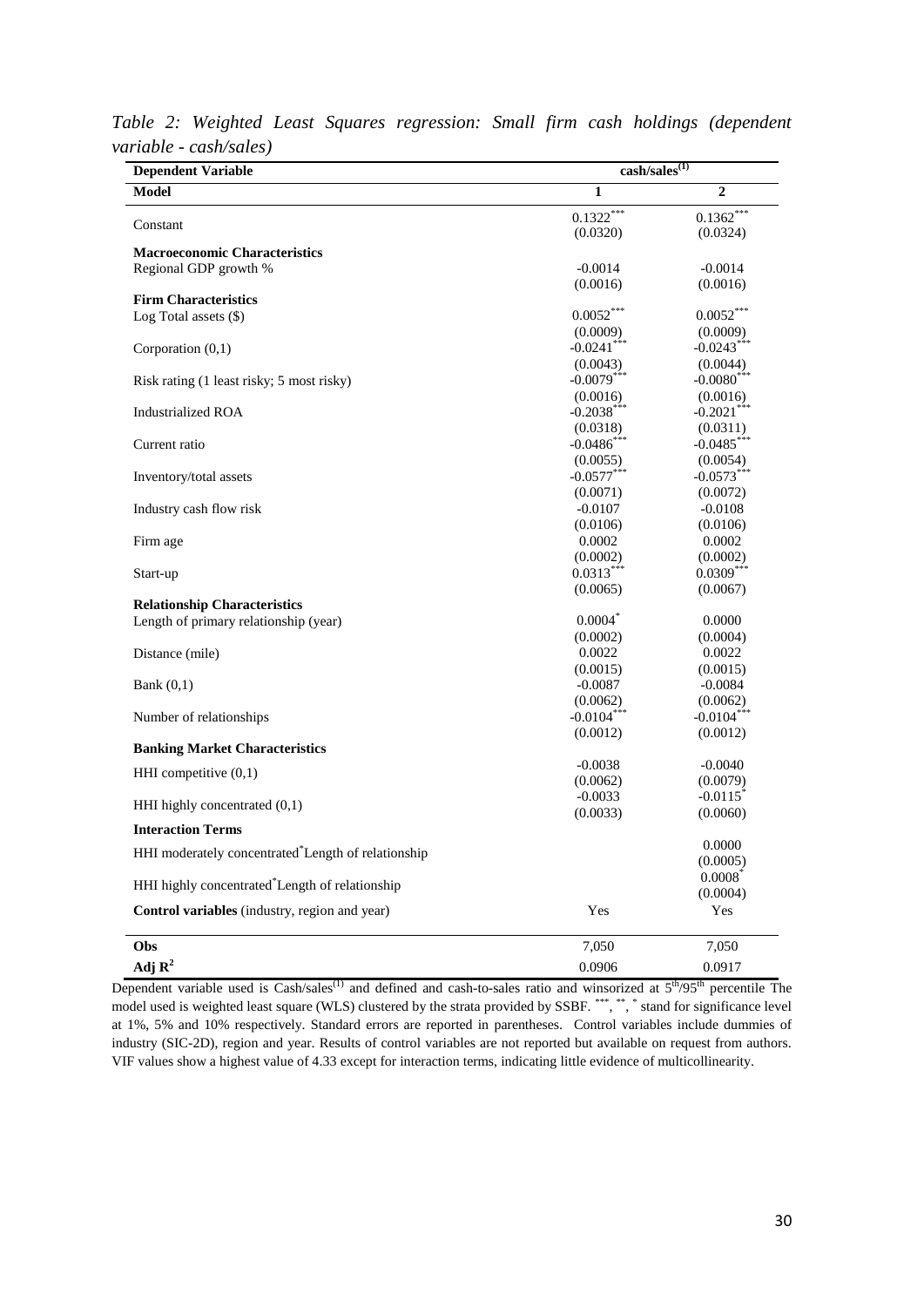|                                                    | <b>Total Lines of Credit</b> |                         | <b>Lines of Credit Unused</b> |                         |  |
|----------------------------------------------------|------------------------------|-------------------------|-------------------------------|-------------------------|--|
| <b>Model</b>                                       | 1                            | 2                       | $\mathbf{3}$                  | 4                       |  |
| Constant                                           | $0.1449$ **                  | $0.1830^{**}$           | $0.0849$ <sup>*</sup>         | 0.0945                  |  |
|                                                    | (0.0708)                     | (0.0693)                | (0.0427)                      | (0.0452)                |  |
| <b>Macroeconomic Characteristics</b>               |                              |                         |                               |                         |  |
| Regional GDP growth %                              | $0.0154***$                  | $0.0155***$             | 0.0065                        | 0.0065                  |  |
|                                                    | (0.0067)                     | (0.0068)                | (0.0037)                      | (0.0037)                |  |
| <b>Firm Characteristics</b>                        |                              |                         |                               |                         |  |
|                                                    | $-0.0158***$                 | $-0.0159***$            | $-0.0081***$                  | $-0.0081***$            |  |
| Log Total assets (\$)                              | (0.0027)                     | (0.0027)                | (0.0014)                      | (0.0015)                |  |
| Corporation (0,1)                                  | $0.0639***$                  | $0.0646***$             | $0.0325***$                   | $0.0328***$             |  |
|                                                    | (0.0103)                     | (0.0104)                | (0.0059)                      | (0.0060)                |  |
| Risk rating (1 least risky; 5 most risky)          | $-0.0250$ ***                | $-0.0249$ ***           | $-0.0202$ ***                 | $-0.0202$ <sup>**</sup> |  |
|                                                    | (0.0066)                     | (0.0066)                | (0.0035)                      | (0.0035)                |  |
| <b>Industrialized ROA</b>                          | 0.0024                       | $-0.0039$               | 0.0262                        | 0.0255                  |  |
|                                                    | (0.1085)                     | (0.1076)                | (0.0598)                      | (0.0601)                |  |
| Current ratio                                      | $0.0485$ *                   | $0.0487$ *              | 0.0153                        | 0.0153                  |  |
|                                                    | (0.0278)                     | (0.0280)                | (0.0157)                      | (0.0158)                |  |
| Inventory/total assets                             | 0.0258                       | 0.0234                  | $-0.0048$                     | $-0.0044$               |  |
|                                                    | (0.0207)                     | (0.0206)                | (0.0103)                      | (0.0103)                |  |
| Industry cash flow risk                            | 0.0453                       | 0.0384                  | $0.0377***$                   | $0.0380**$              |  |
|                                                    | (0.0294)<br>0.0000           | (0.0267)<br>0.0000      | (0.0162)                      | (0.0162)<br>$-0.0001$   |  |
| Firm age                                           | (0.0005)                     | (0.0005)                | $-0.0001$<br>(0.0003)         | (0.0003)                |  |
| Start-up                                           | 0.0147                       | 0.0145                  | $-0.0052$                     | $-0.0052$               |  |
|                                                    | (0.0265)                     | (0.0265)                | (0.0145)                      | (0.0146)                |  |
| <b>Relationship Characteristics</b>                |                              |                         |                               |                         |  |
| Length of primary relationship (year)              | 0.0007                       | $-0.0019$               | 0.0006                        | $-0.0012$               |  |
|                                                    | (0.0006)                     | (0.0012)                | (0.0004)                      | (0.0008)                |  |
| Distance (mile)                                    | $0.0075***$                  | $0.0076**$              | $0.0034*$                     | $0.0034*$               |  |
|                                                    | (0.0031)                     | (0.0031)                | (0.0020)                      | (0.0020)                |  |
| Bank $(0,1)$                                       | $0.0256*$                    | 0.0252                  | $0.0202**$                    | $0.0199**$              |  |
|                                                    | (0.0148)                     | (0.0147)                | (0.0092)                      | (0.0092)                |  |
| Number of relationships                            | $0.0340***$                  | $0.0338***$             | $0.0177***$                   | $0.0177***$             |  |
|                                                    | (0.0042)                     | (0.0043)                | (0.0024)                      | (0.0024)                |  |
| <b>Banking Market Characteristics</b>              |                              |                         |                               |                         |  |
| HHI competitive $(0,1)$                            | $-0.0006$                    |                         | $-0.0069$                     |                         |  |
|                                                    | (0.0180)                     |                         | (0.0100)                      |                         |  |
| HHI moderately concentrated $(0,1)$                |                              | $-0.0324$               |                               | $-0.0135$               |  |
|                                                    |                              | (0.0207)                |                               | (0.0132)                |  |
| HHI highly concentrated (0,1)                      | $-0.0216*$                   | $-0.0441$ <sup>**</sup> | $-0.0148$ <sup>*</sup>        | $-0.0243$ <sup>*</sup>  |  |
|                                                    | (0.0124)                     | (0.0208)                | (0.0074)                      | (0.147)                 |  |
| <b>Interaction Terms</b>                           |                              |                         |                               |                         |  |
| HHI moderately concentrated*Length of relationship |                              | $0.0035$ *              |                               | $0.0022***$             |  |
|                                                    |                              | (0.0018)<br>0.0024      |                               | (0.0010)<br>$0.0018***$ |  |
| HHI highly concentrated Length of relationship     |                              | (0.0014)                |                               | (0.0009)                |  |
| <b>Control variables</b>                           | Yes                          | Yes                     | Yes                           | Yes                     |  |
| Obs                                                | 7,298                        | 7,298                   | 7,298                         | 7,298                   |  |
|                                                    |                              |                         |                               |                         |  |
| Adj $\mathbf{R}^2$                                 | 0.0492                       | 0.0495                  | 0.0430                        | 0.0434                  |  |

*Table 3: Weighted Least Squares regression: Small firm total lines of credit and unused lines of credit (dependent variables - total lines of credit / total assets (Models 1 and 2) and lines of credit unused/total assets (Models 3 and 4))*

Models used are WLS clustered by the strata provided by SSBF. Dependent variables are winsorized at  $5<sup>th</sup>/95<sup>th</sup>$  percentile. \*\*\*, \*\*, \* stand for significance level at 1%, 5% and 10% respectively. Standard errors are reported in parentheses. Control variables include year, industry and region. The results for these control variables are not reported here but available from the authors on request. The highest VIF value is 4.34 except for interaction terms again indicating little evidence of multicollinearity.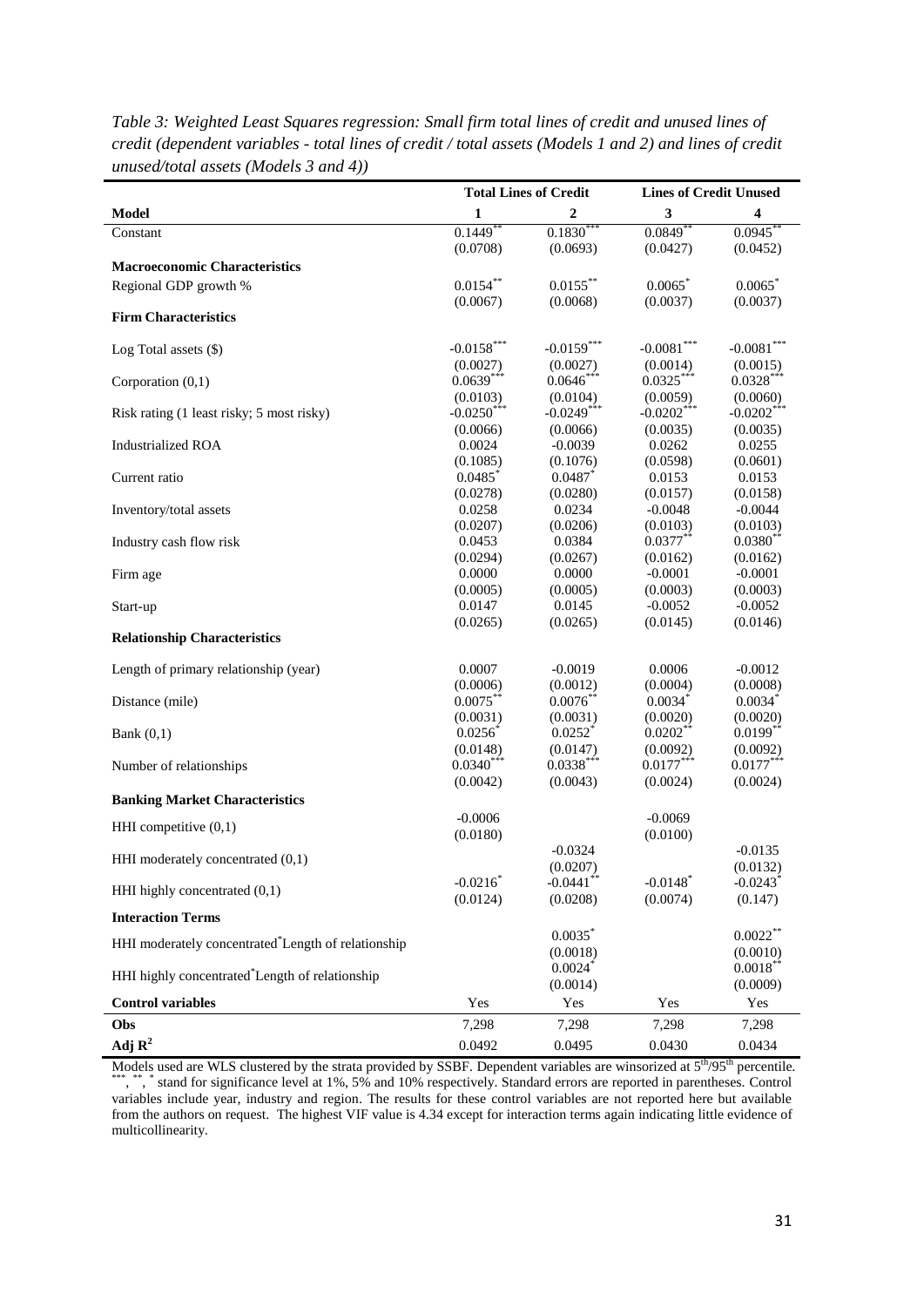| changes in 70 if in and cream is          | $\sum$<br><b>Trade Credit</b> |                        | % charges if trade credit paid late |              |
|-------------------------------------------|-------------------------------|------------------------|-------------------------------------|--------------|
| <b>Model</b>                              | 1                             | $\overline{2}$         | 3                                   | 4            |
| Constant                                  | $-0.0892$ <sup>*</sup>        | $-0.0882$ <sup>*</sup> | 0.7648                              | $0.7490$ **  |
|                                           | (0.0201)                      | (0.0203)               | (0.1552)                            | (0.1532)     |
| <b>Macroeconomic Characteristics</b>      |                               |                        |                                     |              |
| Regional GDP growth %                     | $-0.0010$                     | $-0.0010$              | $-0.0258$ **                        | $-0.0262$ ** |
|                                           | (0.0010)                      | (0.0010)               | (0.0109)                            | (0.0110)     |
| <b>Firm Characteristics</b>               |                               |                        |                                     |              |
| Log Total assets $(\$)$                   | $0.0105^{***}$                | $0.0105^{***}$         | $-0.0053$                           | $-0.0054$    |
|                                           | (0.0009)                      | (0.0009)               | $(0.0076^{**})$                     | (0.0076)     |
| Corporation $(0,1)$                       | $-0.0248$ ***                 | $-0.0248$ ***          | $-0.0451$                           | $-0.0438$ ** |
|                                           | (0.0034)                      | (0.0034)               | (0.0214)                            | (0.0217)     |
| Risk rating (1 least risky; 5 most risky) | $0.0035***$                   | $0.0034***$            | $-0.0065$                           | $-0.0061$    |
|                                           | (0.0011)                      | (0.0011)               | (0.0138)                            | (0.0137)     |
| <b>Industrialized ROA</b>                 | $-0.0188$                     | $-0.0184$              | 0.1912                              | 0.1842       |
|                                           | (0.0244)                      | (0.0242)               | (0.2382)                            | (0.2366)     |
| Current ratio                             | $0.2212***$                   | $0.2212***$            | 0.0276                              | 0.0265       |
|                                           | (0.0083)                      | (0.0083)               | (0.0319)                            | (0.0318)     |
| Inventory/total assets                    | $0.013***$                    | $0.0132***$            | $-0.0514$                           | $-0.0512$    |
|                                           | (0.0048)                      | (0.0047)               | (0.0420)                            | (0.0416)     |
| Industry cash flow risk                   | $-0.0024$                     | $-0.0024$              | 0.0270                              | 0.0282       |
|                                           | (0.0062)                      | (0.0062)               | (0.0468)                            | (0.0465)     |
| Firm age                                  | $-0.0001$                     | $-0.0001$              | 0.0006                              | 0.0006       |
|                                           | (0.0001)                      | (0.0001)               | (0.0011)                            | (0.0011)     |
| Start-up                                  | 0.0059                        | 0.0058                 | $-0.0522$ <sup>*</sup>              | $-0.0526$    |
|                                           | (0.0052)                      | (0.0052)               | (0.0315)                            | (0.0314)     |
| <b>Relationship Characteristics</b>       |                               |                        |                                     |              |
| Length of primary relationship (year)     | $-0.0002$                     | $-0.0008$              | 0.0003                              | 0.0000       |
|                                           | (0.0002)                      | (0.0006)               | (0.0014)                            | (0.0030)     |
| Distance (mile)                           | 0.0007                        | 0.0007                 | $-0.0063$                           | $-0.0063$    |
|                                           | (0.0016)                      | (0.0016)               | (0.0074)                            | (0.0074)     |
| Bank $(0,1)$                              | $-0.0005$                     | $-0.0005$              | $-0.0294$                           | $-0.0312$    |
|                                           | (0.0029)                      | (0.0028)               | (0.0261)                            | (0.0257)     |
| Number of relationships                   | $-0.0033***$                  | $-0.0033***$           | 0.0027                              | 0.0023       |
|                                           | (0.0008)                      | (0.0008)               | (0.0072)                            | (0.0072)     |
| <b>Banking Market Characteristics</b>     |                               |                        |                                     |              |
|                                           | $-0.0071$ <sup>*</sup>        | $-0.0020$              | $-0.0633$                           | $-0.0406$    |
| HHI competitive $(0,1)$                   | (0.0043)                      | (0.0074)               | (0.0443)                            | (0.0572)     |
|                                           | $-0.0014$                     | $-0.0038$              | 0.0457                              | $0.0805***$  |
| HHI highly concentrated (0,1)             | (0.0024)                      | (0.0033)               | (0.0245)                            | (0.0370)     |
| <b>Interaction Terms</b>                  |                               |                        |                                     |              |
| HHI moderately concentrated Length of     |                               | 0.0005                 |                                     | 0.0024       |
| relationship                              |                               | (0.0006)               |                                     | (0.0034)     |
| HHI highly concentrated*Length of         |                               | 0.0008                 |                                     | $-0.0013$    |
| relationship                              |                               | (0.0005)               |                                     | (0.0034)     |
| <b>Control variables</b>                  | Yes                           | Yes                    | Yes                                 | Yes          |
| Obs                                       | 7,298                         | 7,298                  | 5,078                               | 5,078        |
| Adj $R^2$                                 | 0.3991                        | 0.3994                 | 0.0283                              | 0.0290       |

*Table 4: Weighted Least Squares regression: Small firm Trade Credit and Trade Credit Late Payment Penalty (%) (dependent variables - trade credit/cost of goods (Models 1 and 2) and penalty charges in % if trade credit is paid late (Models 3 and 4))*

Models used are WLS clustered by the strata provided by SSBF. Trade Credit is defined as (Account Payables/Total Cost of Goods and Services) which is winsorized at  $5<sup>th</sup>/95<sup>th</sup>$  percentile. \*\*\*, \*\*, \* stand for significance level at 1%, 5% and 10% respectively. Standard errors are reported in parentheses. Control variables include year, industry and region. The results for these control variables are not reported here but available from the authors on request. The highest VIF value is 4.41 except for interaction terms.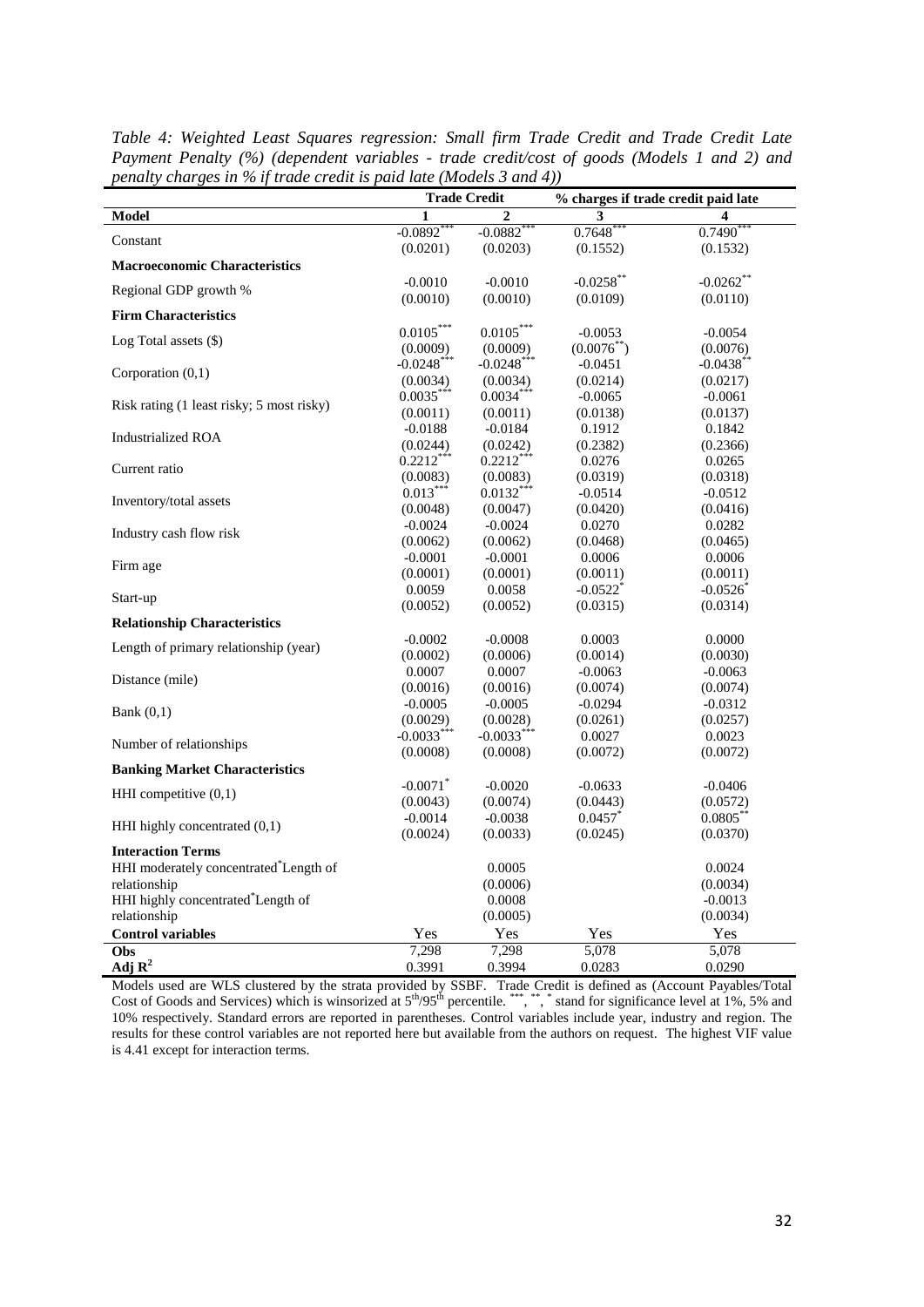|                                                                   |                                    |                     | <b>Liquidity Constraint</b>          |                            |                                    |                            | <b>Financial Constraint</b>        |                            |
|-------------------------------------------------------------------|------------------------------------|---------------------|--------------------------------------|----------------------------|------------------------------------|----------------------------|------------------------------------|----------------------------|
|                                                                   | 1                                  | Marginal<br>effects | $\mathbf{2}$                         | <b>Marginal</b><br>effects | 3                                  | <b>Marginal</b><br>effects | $\overline{\mathbf{4}}$            | <b>Marginal</b><br>effects |
| Constant                                                          | $-0.0560$<br>(0.5108)              |                     | $-0.0595$<br>(0.5209)                |                            | $-1.0008$ <sup>*</sup><br>(0.3678) |                            | $-1.0296$ <sup>*</sup>             |                            |
| <b>Macroeconomic Characteristics</b>                              |                                    |                     |                                      |                            |                                    |                            | (0.3552)                           |                            |
| Regional GDP growth %                                             | 0.0341<br>(0.0288)                 | 1.08%               | 0.0340<br>(0.0289)                   | 1.07%                      | $-0.0486$<br>(0.0299)              | $-1.31%$                   | $-0.0488$ <sup>*</sup><br>(0.0299) | $-1.31%$                   |
| <b>Firm Characteristics</b>                                       |                                    |                     |                                      |                            |                                    |                            |                                    |                            |
| Log Total assets $(\$)$                                           | $-0.1033***$<br>(0.0216)           | $-3.26%$            | $-0.1033***$<br>(0.0217)             | $-3.26%$                   | $-0.0851***$<br>(0.0144)           | $-2.29%$                   | $-0.0849***$<br>(0.0145)           | $-2.29%$                   |
| Corporation $(0,1)$                                               | $-0.1861$ ***<br>(0.0461)          | $-5.79%$            | $-0.1858^{\ast\ast\ast}$<br>(0.0466) | 5.79%                      | 0.0022<br>(0.0616)                 | 0.06%                      | 0.0032<br>(0.0620)                 | 0.09%                      |
| Risk rating (1 least risky; 5<br>most risky)                      | $0.2148***$<br>(0.0279)            | 6.77%               | $0.2150***$<br>(0.0282)              | 6.77%                      | $0.2969***$<br>(0.0283)            | 8.00%                      | $0.2973***$<br>(0.0279)            | 8.01%                      |
| <b>Industrialized ROA</b>                                         | $-1.3052**$<br>(0.6006)            | $-41.14%$           | $-1.3045$ **<br>(0.6024)             | $-41.12%$                  | 0.0033<br>(0.4003)                 | 0.09%                      | 0.0041<br>(0.4014)                 | 0.11%                      |
| Current ratio                                                     | $0.4785***$<br>(0.0815)            | 15.08%              | $0.4787***$<br>(0.0815)              | 15.09%                     | $0.4339***$<br>(0.0794)            | 11.69%                     | $0.4341***$<br>(0.0790)            | 11.69%                     |
| Inventory/total assets                                            | $0.3676**$<br>(0.1596)             | 11.59%              | $0.3674**$<br>(0.1584)               | 11.58%                     | 0.1678<br>(0.1263)                 | 4.52%                      | 0.1670<br>(0.1264)                 | 4.50%                      |
| Industry cash flow risk                                           | $-0.2341$<br>(0.2102)              | $-7.38%$            | $-0.2336$<br>(0.2107)                | $-7.36%$                   | 0.1222<br>(0.1240)                 | 3.29%                      | 0.1238<br>(0.1245)                 | 3.33%                      |
| Firm age                                                          | $-0.0003$<br>(0.003)               | $-0.01%$            | $-0.0002$<br>(0.0030)                | $-0.01%$                   | $-0.0129***$<br>(0.0025)           | $-0.35%$                   | $-0.0129***$<br>(0.0025)           | $-0.35%$                   |
| Start-up                                                          | $-0.1006$<br>(0.0798)              | $-3.08%$            | $-0.1007$<br>(0.0798)                | $-3.08%$                   | $-0.1026$<br>(0.0864)              | $-2.66%$                   | $-0.1030$<br>(0.0860)              | $-2.69%$                   |
| <b>Relationship Characteristics</b>                               |                                    |                     |                                      |                            |                                    |                            |                                    |                            |
| Length of primary<br>relationship (year)                          | $-0.0138***$<br>(0.0045)           | $-0.44%$            | $-0.0158$<br>(0.0105)                | $-0.49%$                   | $-0.0154***$<br>(0.0035)           | $-0.41%$                   | $-0.0209**$<br>(0.0085)            | $-0.56%$                   |
| Distance (mile)                                                   | 0.0024<br>(0.0294)                 | 0.08%               | 0.0024<br>(0.0293)                   | 0.07%                      | $0.0501**$<br>(0.0159)             | 1.35%                      | $0.0501***$<br>(0.0159)            | 1.35%                      |
| Bank $(0,1)$                                                      | $-0.0370$<br>(0.1108)              | $-1.18%$            | $-0.0373$<br>(0.1105)                | $-1.18%$                   | 0.0229<br>(0.0816)                 | 0.61%                      | 0.0210<br>(0.0818)                 | 0.56%                      |
| Number of relationships                                           | $0.1371***$<br>(0.0222)            | 4.32%               | $0.1371***$<br>(0.0221)              | 4.32%                      | $0.1673***$<br>(0.0143)            | 4.51%                      | $0.1670***$<br>(0.0144)            | 4.50%                      |
| <b>Banking Market Characteristics</b>                             |                                    |                     |                                      |                            |                                    |                            |                                    |                            |
| HHI competitive $(0,1)$                                           | $-0.2527$ <sup>*</sup><br>(0.1427) | $-7.32%$            | $-0.233$ <sup>*</sup><br>(0.1273)    | $-6.80%$                   | $-0.0197$<br>(0.1108)              | $-0.53%$                   | 0.0449<br>(0.1225)                 | 1.23%                      |
| HHI highly concentrated<br>(0,1)                                  | $-0.0716$<br>(0.0698)              | $-2.26%$            | $-0.0677$<br>(0.1065)                | $-2.13%$                   | $0.0789*$<br>(0.0477)              | 2.13%                      | $0.1199*$<br>(0.0659)              | 3.23%                      |
| <b>Interaction Terms</b>                                          |                                    |                     |                                      |                            |                                    |                            |                                    |                            |
| HHI moderately<br>concentrated <sup>*</sup> Length of             |                                    |                     | 0.0023                               | 0.07%                      |                                    |                            | 0.0088                             | 0.24%                      |
| relationship                                                      |                                    |                     | (0.013)                              |                            |                                    |                            | (0.0101)                           |                            |
| HHI highly<br>concentrated <sup>*</sup> Length of<br>relationship |                                    |                     | 0.0019<br>(0.0126)                   | 0.06%                      |                                    |                            | 0.0035<br>(0.0096)                 | 0.09%                      |
| <b>Control variables</b><br>(industry, region and year)           |                                    | Yes                 |                                      | Yes                        |                                    | Yes                        |                                    | Yes                        |
| Obs                                                               |                                    | 3,172               |                                      | 3,172                      |                                    | 7,298                      |                                    | 7,298                      |
| Adj $\mathbf{R}^2$                                                |                                    | 0.0910              |                                      | 0.0910                     |                                    | 0.1248                     |                                    | 0.1250                     |
| <b>Predicted Prob</b>                                             |                                    | 24.62%              |                                      | 24.62%                     | 18.78%                             |                            | 18.76%                             |                            |

*Table 5: Probit Models: Liquidity and financial constraints (dependent variable – being liquidity constrained (Models 1 and 2) and financially constrained (Models 3 and 4))*

Model 1 and 2 are financial constraint models, while Model 3 and 4 are liquidity constraint models. \*\*\*, \*\*, \* stand for significance level at 1%, 5% and 10% respectively. Standard errors are reported in parentheses. Control variables include dummies of industry (SIC-2D), region and year. Results of control variables are not reported but available on request from authors. The highest VIF value is 4.50 except for interaction terms.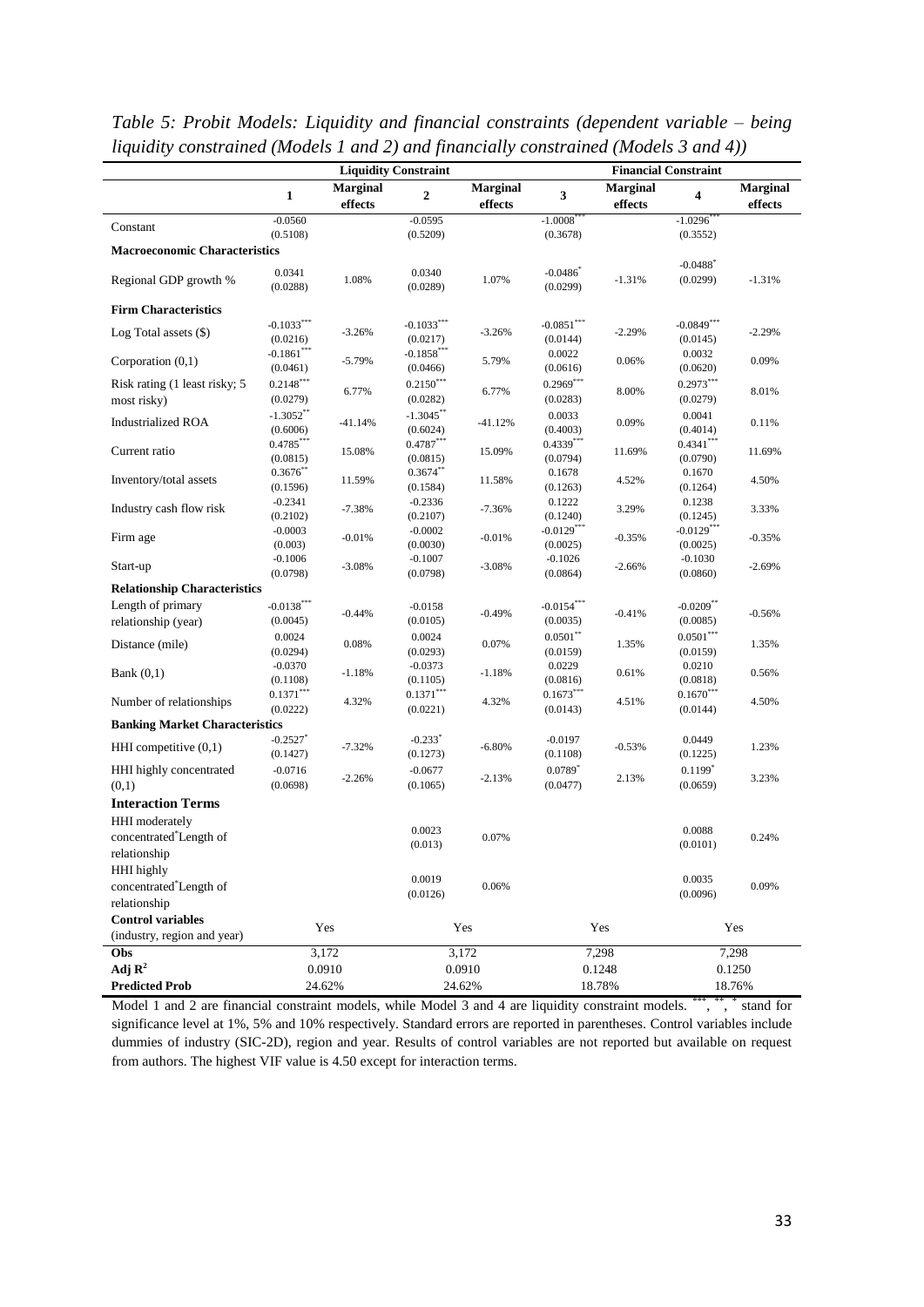|                                                                                                         | <b>Model 1</b>          |                                 |                        | Model 2                                    |                        | Model 3                         |  |  |
|---------------------------------------------------------------------------------------------------------|-------------------------|---------------------------------|------------------------|--------------------------------------------|------------------------|---------------------------------|--|--|
|                                                                                                         |                         | <b>Cash vs. Lines of Credit</b> |                        | Trade credit vs. Lines of<br><b>Credit</b> |                        | Cash vs. Trade Credit           |  |  |
| <b>Model</b>                                                                                            | 1                       | $\overline{2}$                  | 3                      | 4                                          | 5                      | 6                               |  |  |
| Constant                                                                                                | $1.4228*$               | 1.4381                          | $0.6130*$              | $0.6367***$                                | $1.4173*$              | 1.3723                          |  |  |
|                                                                                                         | (0.0725)                | (0.0728)                        | (0.1103)               | (0.1105)                                   | (0.0633)               | (0.0613)                        |  |  |
| <b>Macroeconomic Characteristics</b>                                                                    |                         |                                 |                        |                                            |                        |                                 |  |  |
| Regional GDP growth %                                                                                   | $-0.0172***$            | $-0.0172***$                    | $-0.0125$ <sup>*</sup> | $-0.0123$ <sup>*</sup>                     | $-0.0079$              | $-0.0078$                       |  |  |
|                                                                                                         | (0.0062)                | (0.0063)                        | (0.0068)               | (0.0069)                                   | (0.0054)               | (0.0055)                        |  |  |
| <b>Firm Characteristics</b>                                                                             |                         |                                 |                        |                                            |                        |                                 |  |  |
| Log Total assets (\$)                                                                                   | $-0.0298***$            | $-0.0299***$                    | $0.0106***$            | $0.0107***$                                | $-0.0401***$           | $-0.0395***$                    |  |  |
|                                                                                                         | (0.0034)                | (0.0034)                        | (0.0050)               | (0.0050)                                   | (0.0018)               | (0.0018)                        |  |  |
| Corporation $(0,1)$                                                                                     | $-0.0438$ <sup>*</sup>  | $-0.0444$ ***                   | $-0.0367$              | $-0.0377$                                  | $-0.0035$              | $-0.0044$                       |  |  |
|                                                                                                         | (0.0128)                | (0.0128)                        | (0.0220)               | (0.0221)                                   | (0.0079)               | (0.008)                         |  |  |
| Risk rating (1 least risky; 5 most                                                                      | $0.0127$ <sup>*</sup>   | $0.0126^{\degree}$              | $0.0293***$            | $0.0292***$                                | $-0.0262$              | $-0.0266$ <sup>*</sup>          |  |  |
| risky)                                                                                                  | (0.0060)                | (0.0060)                        | (0.0072)               | (0.0071)                                   | (0.0051)               | (0.0052)                        |  |  |
| <b>Industrialized ROA</b>                                                                               | 0.1339                  | 0.1395                          | 0.1403                 | 0.1412                                     | 0.0931                 | 0.0641                          |  |  |
|                                                                                                         | (0.1217)                | (0.1209)                        | (0.1782)               | (0.1773)                                   | (0.0646)               | (0.0611)                        |  |  |
| Current ratio                                                                                           | $-0.0496$ <sup>*</sup>  | $-0.0494$ <sup>*</sup>          | $0.4672***$            | 0.4681                                     | $-0.729***$            | $-0.7298$ <sup>*</sup>          |  |  |
|                                                                                                         | (0.0275)                | (0.0274)                        | (0.0302)               | (0.0302)                                   | (0.0157)               | (0.0156)                        |  |  |
| Inventory/total assets                                                                                  | $-0.1093$ <sup>*</sup>  | $-0.1092***$                    | 0.0174                 | 0.0182                                     | $-0.1854$ <sup>*</sup> | $-0.1776$                       |  |  |
|                                                                                                         | (0.0275)                | (0.0272)                        | (0.0385)               | (0.0383)                                   | (0.0165)               | (0.0164)                        |  |  |
| Industry cash flow risk                                                                                 | $-0.0662$               | $-0.0670***$                    | $-0.1358$ ***          | $-0.1382$ <sup>*</sup>                     | $0.0588***$            | $0.086*$                        |  |  |
|                                                                                                         | (0.0255)                | (0.0256)                        | (0.0441)               | (0.0447)                                   | (0.0201)               | (0.016)                         |  |  |
| Firm age                                                                                                | $-0.0004$               | $-0.0004$                       | $-0.0001$              | $-0.0001$                                  | $-0.0004$              | $-0.0004$                       |  |  |
|                                                                                                         | (0.0006)                | (0.0006)                        | (0.0010)               | (0.0010)                                   | (0.0005)               | (0.0005)                        |  |  |
| Start-up                                                                                                | 0.0048                  | 0.0041                          | $-0.0072$              | $-0.0085$                                  | 0.0088                 | 0.0089                          |  |  |
|                                                                                                         | (0.0225)                | (0.0225)                        | (0.0301)               | (0.0301)                                   | (0.0124)               | (0.0124)                        |  |  |
| <b>Relationship Characteristics</b>                                                                     |                         |                                 |                        |                                            |                        |                                 |  |  |
| Length of primary relationship                                                                          | $-0.0001$               | 0.0006                          | $-0.0003$              | 0.0011                                     | $0.0008^*$             | 0.0018                          |  |  |
| (year)                                                                                                  | (0.0006)                | (0.0014)                        | (0.0010)               | (0.0013)                                   | (0.0005)               | (0.0012)                        |  |  |
| Distance (mile)                                                                                         | $-0.0093$ <sup>**</sup> | $-0.0092$ <sup>*</sup>          | $-0.0134$ <sup>*</sup> | $-0.0134$                                  | $-0.0009$              | $-0.0009$                       |  |  |
|                                                                                                         | (0.0037)                | (0.0037)                        | (0.0059)               | (0.0060)                                   | (0.0034)               | (0.0034)                        |  |  |
| Bank $(0,1)$                                                                                            | $-0.0383$ **            | $-0.0371$ **                    | $-0.0264$              | $-0.0251$                                  | 0.0003                 | 0.0018                          |  |  |
|                                                                                                         | (0.0149)                | (0.0147)                        | (0.0238)               | (0.0238)                                   | (0.0105)               | (0.0106)                        |  |  |
| Number of relationships                                                                                 | $-0.046***$             | $-0.0458$ ***                   | $-0.0288$ ***          | $-0.0284$ $\hspace{-1.5mm}^{\ast\ast\ast}$ | $-0.0134***$           | $-0.0132$ <sup>*</sup>          |  |  |
|                                                                                                         | (0.0052)                | (0.0053)                        | (0.0060)               | (0.0061)                                   | (0.0028)               | (0.0028)                        |  |  |
| <b>Banking Market Characteristics</b>                                                                   |                         |                                 |                        |                                            |                        |                                 |  |  |
| HHI competitive $(0,1)$                                                                                 | 0.0078                  | $-0.0125$                       | 0.0187                 | $-0.0158$                                  | $-0.0004$              | $-0.0196$                       |  |  |
|                                                                                                         | (0.0192)                | (0.0259)                        | (0.0199)               | (0.0291)                                   | (0.0108)               | (0.0136)                        |  |  |
| HHI highly concentrated $(0,1)$                                                                         | $0.0216^{\degree}$      | $-0.0014$                       | $0.0470***$            | 0.0101                                     | $-0.0153$ <sup>*</sup> | $-0.0308$ <sup>*</sup>          |  |  |
|                                                                                                         | (0.0131)                | (0.0115)                        | (0.0169)               | (0.0202)                                   | (0.0060)               | (0.0099)                        |  |  |
| <b>Interaction Terms</b>                                                                                |                         |                                 |                        |                                            |                        |                                 |  |  |
| HHI moderately<br>concentrated <sup>*</sup> Length of relationship<br>HHI highly concentrated*Length of |                         | $-0.0023$<br>(0.0019)<br>0.0002 |                        | $-0.0037$<br>(0.0023)<br>0.0001            |                        | $-0.0020$<br>(0.0012)<br>0.0004 |  |  |
| relationship                                                                                            |                         | (0.0016)                        |                        | (0.0014)                                   |                        | (0.0011)                        |  |  |
| <b>Control variables</b><br>(industry, region and year)                                                 | Yes                     | Yes                             | Yes                    | Yes                                        | Yes                    | Yes                             |  |  |
| Obs                                                                                                     | 6,930                   | 6.930                           | 5.099                  | 5.099                                      | 6,956                  | 6,956                           |  |  |
| Adj $\mathbf{R}^2$                                                                                      | 0.1307                  | 0.1315                          | 0.1490                 | 0.1506                                     | 0.4834                 | 0.4832                          |  |  |

*Table 6: Cash, lines of credit and trade credit: alternative sources of liquidity (dependent variables are cash/(cash+total lines of credit) (Model 1), trade credit/(trade credit + total lines of credit) (Model 2) and cash/trade credit (Model 3)).*

Models used are WLS clustered by the strata provided by SSBF.<sup>\*\*\*\*</sup>,\*\*\*,\*\* stand for a significance level at 1%, 5% and 10% respectively. Standard errors are reported in parentheses. Control variables include year, industry and region. The results for these control variables are not reported here but available from the authors on request. The highest VIF value is 4.57 except for interaction terms.